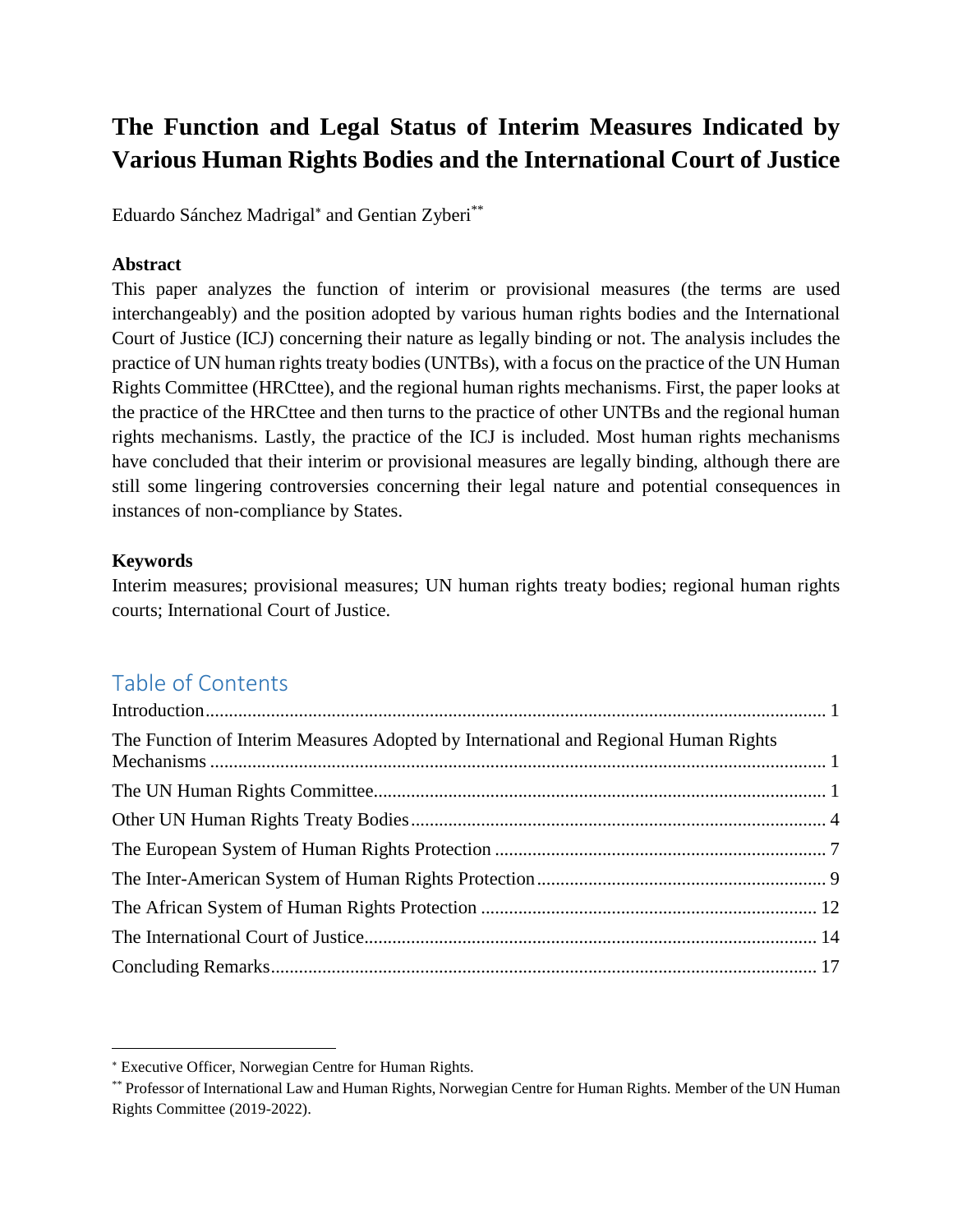### <span id="page-1-0"></span>Introduction

This paper analyzes the position adopted by various human rights bodies and the International Court of Justice (ICJ or Court) concerning the legal nature of interim or provisional measures (the terms are used interchangeably), outlining first their legal basis and then the position taken by these quasi-judicial or judicial mechanisms in their practice. The analysis includes the practice of UN human rights treaty bodies (UNTBs), with a focus on the practice of the UN Human Rights Committee (HRCttee or Committee), and the regional human rights mechanisms. First, the paper looks at the practice of the HRCttee in the context of the implementation of the Optional Protocol (OP1), before turning to the practice of the other UN treaty bodies (UNTBs). Then, the practice of the three regional human rights mechanisms (one-tier or two-tier system) is presented. Finally, the paper discusses the practice of the ICJ, given the court's position as the principal judicial organ of the UN, and its important findings especially in the context of consular and diplomatic protection cases. Most of the judicial bodies, including the ICJ, have concluded that their interim measures are legally binding. Quasi-judicial bodies, including the HRCttee, have reached a similar conclusion based on a functional approach and teleological interpretation of their founding treaties or related protocols.

## <span id="page-1-1"></span>The Function of Interim Measures Adopted by International and Regional Human Rights Mechanisms

Individual access to various human rights mechanisms at the international and regional level has increased over time, as States have become a party to various international and regional human rights treaties. With the increase of these judicial or quasi-judicial fora, the need for these protection mechanisms to respond to urgent requests for protection by individuals has resulted in these mechanisms adopting so-called interim or provisional measures. The main aim of these measures, adopted as part of incidental proceedings, is to protect the life and physical integrity of individuals that are at risk of serious or irreparable harm. Their function is two-fold, first to protect the complainants from serious or irreparable harm, and second, to ensure that the legal proceedings retain their legal relevance by preserving their integrity.

### <span id="page-1-2"></span>The UN Human Rights Committee

As established under the Optional Protocol (OP1) to the International Covenant on Civil and Political Rights (ICCPR), the individual complaints procedure of the Committee does not provide for interim measures. Rule 94 of the HRCttee's Rules of Procedure, however, vests the Committee with the power to grant interim relief by requesting that the State concerned adopts all such measures deemed necessary 'to avoid possible actions which could have irreparable consequences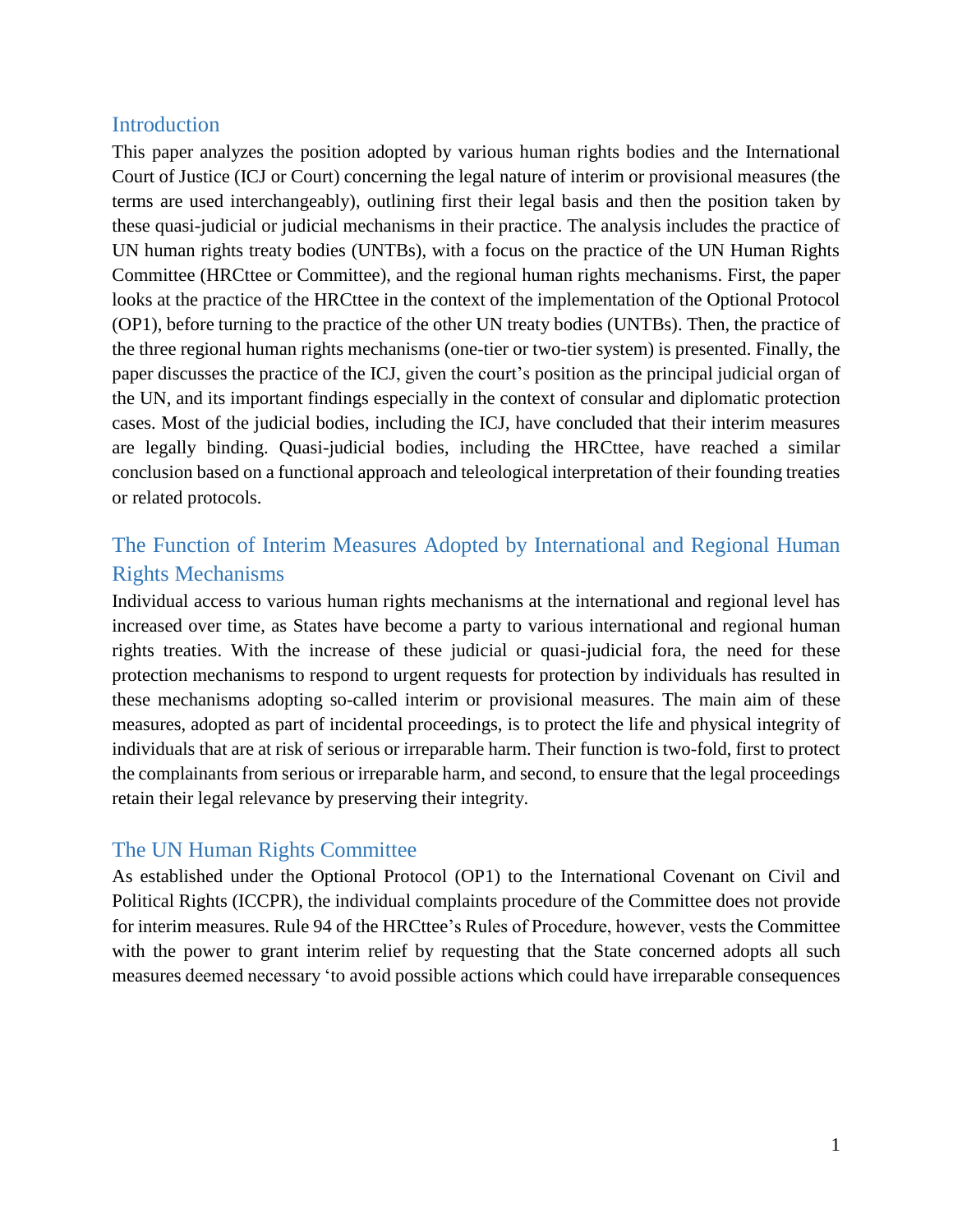for the rights invoked by the author<sup>1</sup> and that could lead to 'rendering nugatory any final decision taken by the [HRCttee] on the admissibility and the merits of the communication.'<sup>2</sup>

Interim measures may be requested by an author or decided by the Committee on its own initiative.<sup>3</sup> As amended at the 124<sup>th</sup> session of the HRCttee, the Rules of Procedure entrust the Special Rapporteur on New Communications and Interim Measures (SR) the task of dealing with requests for interim relief,<sup>4</sup> which are usually submitted alongside new communications.<sup>5</sup> Moreover, the mandate of the SR provides that interim measures are granted or refused 'based on the nature of the violation alleged and the risk of [detrimental] actions by the State'<sup>6</sup> and can require a State to either refrain from certain conduct<sup>7</sup> or to perform specific actions (e.g., to take steps to protect a person).<sup>8</sup>

Thus, common interim measures involve those aimed at preventing violations of articles 6 (right to life) and article 7 (the prohibition of torture or cruel, inhuman or degrading treatment) of the ICCPR,<sup>9</sup> such as the imposition of the death penalty<sup>10</sup> or deportation of the author of a communication. <sup>11</sup> However, interim measures have also been requested in the context of imminent

<sup>&</sup>lt;sup>1</sup> Rules of Procedure of the Human Rights Committee (2021) UN Doc CCPR/C/3/Rev.12 (previously Rule 92); Roisin Pillay, 'The Politics of Interim Measures in International Human Rights Law' in Eva Rieter and Karin Zwaan (eds), *Urgency and Human Rights: The Protective Potential and Legitimacy of Interim Measures* (TMC Asser Press 2021) 68-69.

<sup>&</sup>lt;sup>2</sup> Office of the United Nations High Commissioner for Human Rights, 'Informal Guidance Note by the Secretariat for the States Parties on Procedures for the Submission and Consideration by Treaty Bodies of Individual Communications' (2017) <https://www.ohchr.org/Documents/HRBodies/TB/NoteStatesParties.pdf> accessed 15 February 2022, para 7.

<sup>3</sup> HRCttee, 'General Comment No 33: Obligations of States Parties Under the Optional Protocol to the International Covenant on Civil and Political Rights' (25 June 2009) UN Doc CCPR/C/GC/33, para 19; Sarah Joseph and Melissa Castan, *The International Covenant on Civil and Political Rights: Cases, Materials, and Commentary* (3rd edn, OUP 2013) 24.

<sup>4</sup> Rules of Procedure of the Human Rights Committee, CCPR/C/3/Rev.11 (2019), Rule 107; The mandate of the Special Rapporteur on New Communications and Interim Measures is established in UN Doc CCPR/C/110/3 (2014). <sup>5</sup> CCPR/C/110/3, para 7.

<sup>6</sup> ibid para 9.

<sup>7</sup> *Zhaslan Suleimenov v Kazakhstan* [2017] (Views, Communication No 2146/2012) UN Doc CCPR/C/119/D/2146/2012, para 5.1, fn 15.

<sup>8</sup> Joseph and Castan (n 3).

<sup>&</sup>lt;sup>9</sup> ibid; OHCHR (n 2); CCPR/C/GC/33; See also Joseph and Castan (n 3) 24.

<sup>10</sup> See, for instance, *Glenn Ashby v Trinidad and Tobago* [2002] (Views, Communication No 580/1994) UN Doc CCPR/C/74/D/580/1994, para 3.4, *Shafaq Baharuddin v Hungary* [2019] (Views, Communication No 2923/2016) UN Doc CCPR/C/125/D/2923/2016, para 1.2, and *Oleg Grishkovtsov v Belarus* [2015] (Views, Communication No 2013/2010) UN Doc CCPR/C/113/D/2013/2010, paras 1.1-1.3.

<sup>11</sup> See, for instance, *IK v Denmark* [2019] (Views, Communication No 2373/2014) UN Doc CCPR/C/125/D/2373/2014, paras 1.1-1.2.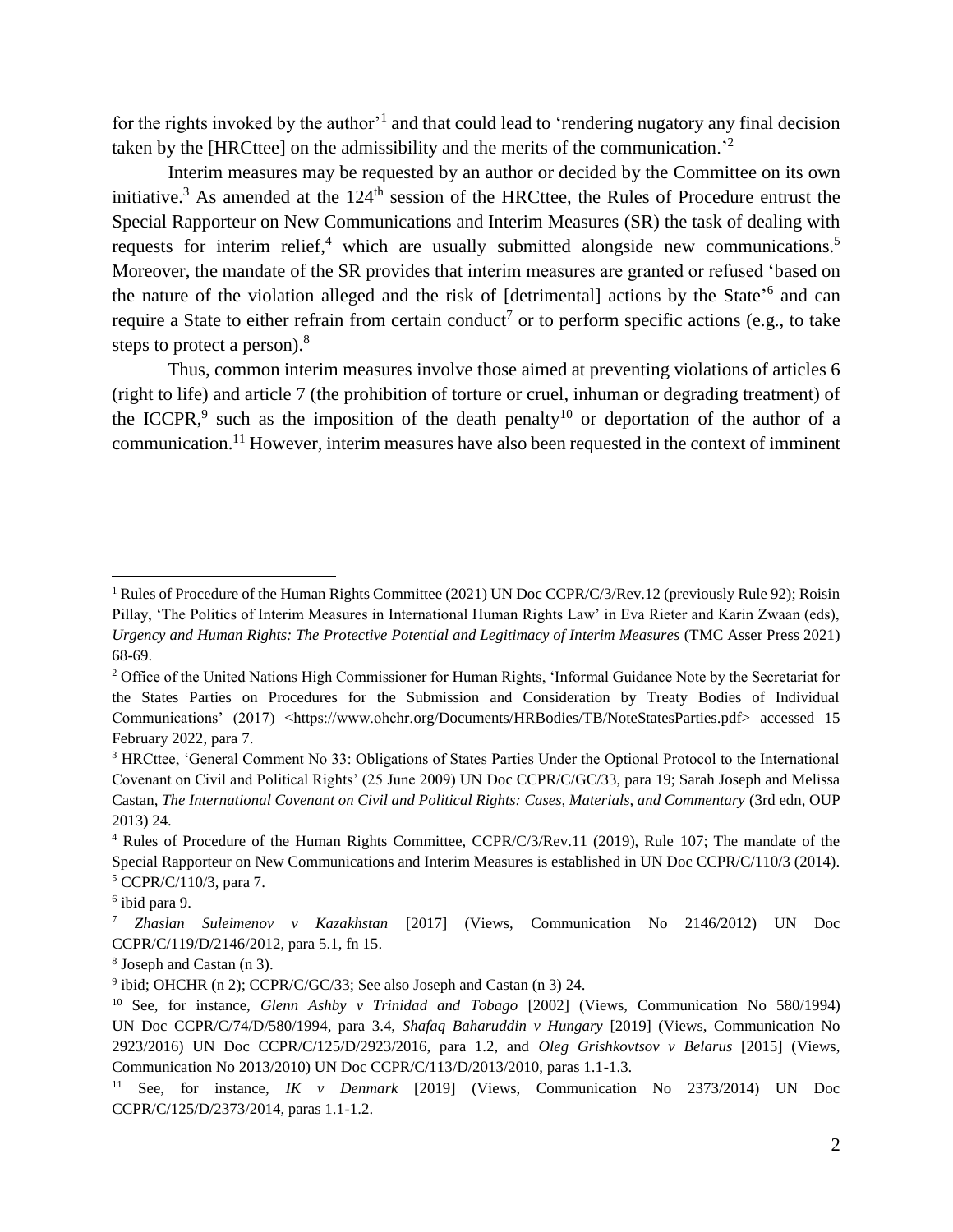violations of rights under article 17 (right to privacy),  $12$  article 18 (freedom of religion or belief),  $13$ article 19 (freedom of expression)<sup>14</sup> and article 27 (the rights of minorities)<sup>15</sup> of the ICCPR.<sup>16</sup>

Interim measures are to be distinguished from measures of protection. As described in the mandate of the SR, the purpose of the latter 'is not to prevent irreparable damage affecting the object of the communication itself, but simply to protect those who might suffer adverse consequences for having submitted the communication'.<sup>17</sup> This distinction is also made by Rule 95 of the Committee's Rules of Procedure, which establishes that such measures can be extended for the protection of 'the author(s), his or her counsel and family members, who might suffer acts of intimidation or reprisals as a result of the submission of the communication or cooperation with the Committee.'<sup>18</sup>

In its General Comment 33, the Committee explained that the implementation of interim measures is closely linked to States' obligation 'to respect in good faith the procedure of individual communication established under the Optional Protocol.'<sup>19</sup> In asserting the existence of such a link, the HRCtte followed the same reasoning it used in the case of *Dante Piandiong et al. v. Philippines*, where it held that a State party is considered to gravely violate its obligations under OP1 'if it acts to prevent or frustrate consideration by the Committee of a communication alleging a violation of the Covenant, or to render examination by the Committee moot and the expression of its Views nugatory and futile.'<sup>20</sup> Since 2021, this approach has also been reflected in the Rules

<sup>12</sup> See, for instance, *Gunaratna v Sri Lanka* [2009] (Views, Communication No 1432/2005) UN Doc CCPR/C/95/D/1432/2005, para 1.2.

<sup>13</sup> See, for instance, *Ch HO v Canada* [2016] (Inadmissibility decision, Communication No 2195/2012) UN Doc CCPR/C/118/D/2195/2012, paras 1.1-1.2.

<sup>14</sup> See, for instance, *Lydia Cacho Ribeiro v Mexico* [2018] (Views, Communication No 2767/2016) UN Doc CCPR/C/123/D/2767/2016, paras 1.1.-1.2.

<sup>15</sup> See, for instance, *Jouni Länsman et al v Finland* [1996] (Views, Communication No 671/95) UN Doc CCPR/C/58/D/671/1995, paras 1, 3.1-3.2.

 $16$  CCPR/C/110/3, para 9; Joseph and Castan (n 3).

<sup>17</sup> CCPR/C/110/3 para 12; OHCHR (n 2) para 12; See also Eva Rieter 'Autonomy of Provisional Measures' in Fulvio Palombino and others (eds) *Provisional Measures Issued by International Courts and Tribunals* (TMC Asser Press 2021) 58.

<sup>&</sup>lt;sup>18</sup> CCPR/C/3/Rev.12, Rule 95; CCPR/C/110/3 para 11; Rieter (n 17); Eva Rieter 'Conclusion: The Protective Potential and Legitimate Use of Interim Measures in Human Rights Cases' in Eva Rieter and Karin Zwaan (eds), *Urgency and Human Rights: The Protective Potential and Legitimacy of Interim Measures* (TMC Asser Press 2021) 252.

<sup>&</sup>lt;sup>19</sup> CCPR/C/GC/33, para 19; See, for a recent iteration of the obligation to respect the procedure 'in good faith', HRCttee, *FM v Canada* [2015] (Views, Communication No 2284/2013) UN Doc CCPR/C/115/D/2284/2013, para 7; See also 'Nijmegen Principles and Guidelines on Interim Measures for the Protection of Human Rights' (2021) 1(c)  $\langle$ https://www.ru.nl/law/ster/research/nijmegen-principles-and-guidelines-on-interim/read-the-nijmegen-principles-2021/> accessed 15 February 2022.

<sup>20</sup> *Dante Piandiong et al v Philippines* [2000] (Communication No 869/1999) UN Doc CCPR/C/70/D/869/1999, para 5.2. The rationale of *Piandiong* has been subsequently followed in cases such as *Nazriev v Uzbekistan* (1044/2002), *Sholam Weiss v Austria* (1086/2002), *Tolipkhuzhaev v Uzbekistan* (1280/2004), *Uteev v Uzbekistan* (1150/2003), *Saidov v Tajikistan* (964/2001), and *Grishkovtsov v Belarus* (2013/2010); See also Joseph and Castan (n 3) 25; Manfred Nowak *Covenant on Civil and Political Rights: CCPR Commentary* (2nd edn, NP Engel Publisher 2005) 849-850.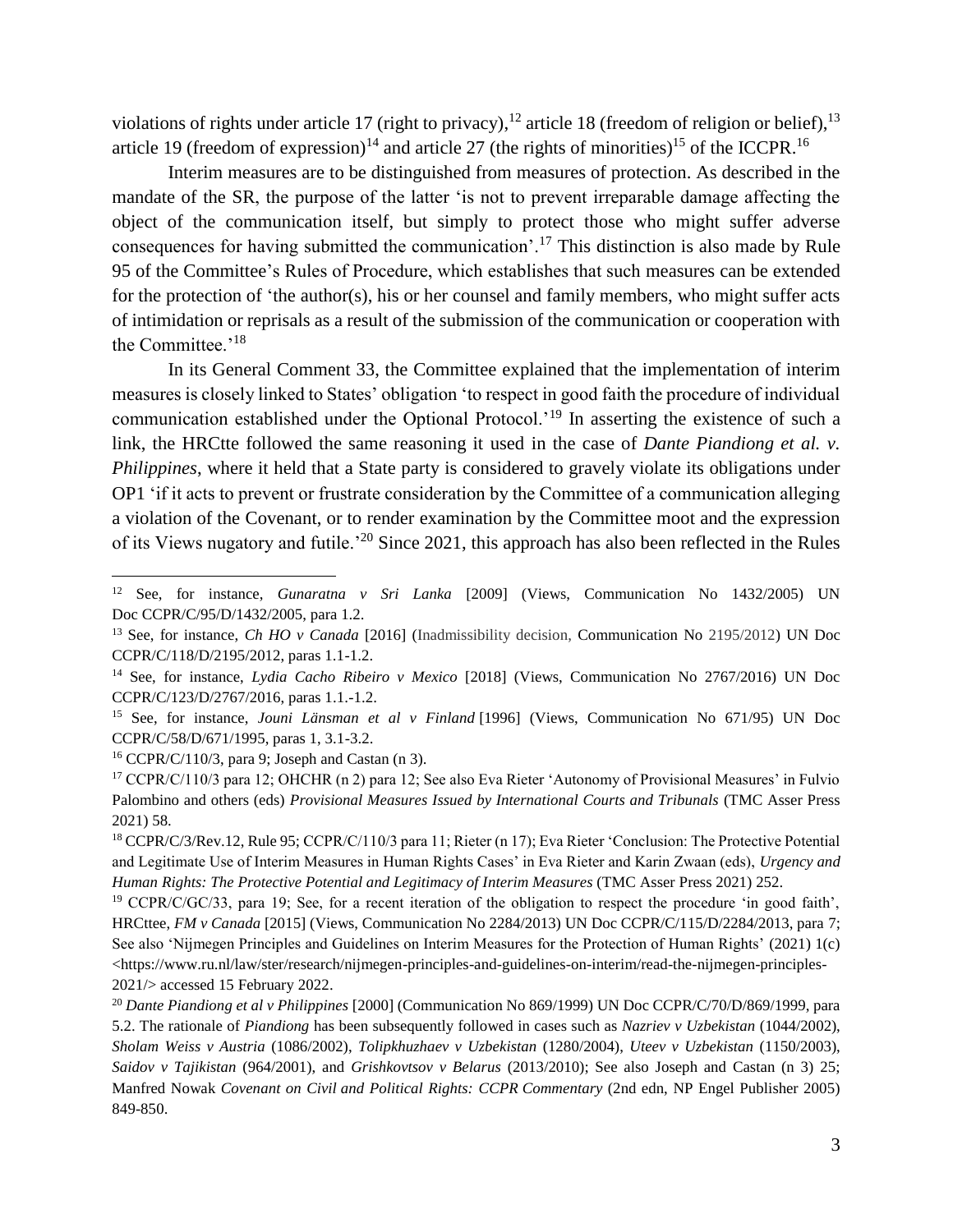of Procedure of the HRCttee, which explicitly provide that 'failure to implement [interim] measures is incompatible with the obligation to respect in good faith the procedure of individual communications established under the Optional Protocol.<sup>21</sup> Similarly, through its concluding observations, the HRCttee has affirmed that States' refusal to cooperate with its requests for interim measures may also amount to a breach of their obligations under the ICCPR itself 'in accordance with the principle of *pacta sunt servanda*.<sup>22</sup> Thus, even if the HRCttee has never used the term 'binding' to describe the nature of its interim measures, it has consistently attributed an obligatory character to them in its practice. $^{23}$ 

The consequences for noncompliance have not been as clearly established, however, and the HRCttee has usually recurred to finding a breach of the OP1 'apart from any other violation of the  $[ICCPR]$ <sup>24</sup> when deciding on the merits of a case.<sup>25</sup> States generally abide by the HRCttee's requests for interim measures, with only a few usual exceptions.<sup>26</sup> The circumstances in those particular cases have merited the use of diplomatic resources and public censure to encourage compliance.<sup>27</sup> Examples of this practice can be found in the form of press releases where the HRCttee has expressed its dismay at the continuous disregard of its interim measures by a State.<sup>28</sup> Even though there is always room for improvement in terms of rates of compliance, States generally seem to abide by requests for interim measures and the implications of a more stringent approach to their enforcement may potentially give rise to undue resistance or other counterproductive circumstances.

#### <span id="page-4-0"></span>Other UN Human Rights Treaty Bodies

Together with the HRCttee, the Committee against Torture (CmAT) has one of the longest traditions of providing interim relief in its quasi-judicial procedures. Like in the individual complaints proceedings before the HRCttee, interim measures are 'requested' rather than imposed

<sup>21</sup> CCPR/C/3/Rev.12, Rule 94(2).

<sup>&</sup>lt;sup>22</sup> See HRCttee, 'Concluding Observations with respect to Uzbekistan' (31 March 2005) UN Doc CCPR/ CO/83/UZB, para 6; For a more recent take on the same reasoning, see 'Concluding Observations on the Fifth Periodic Report of Belarus' (22 November 2018) UN Doc CCPR/C/BLR/CO/5, paras 7-8, where the HRCttee affirmed that disregarding its orders for interim measures 'compromises the protection of Covenant rights and constitutes a serious violation of the Optional Protocol'; See also Helen Keller and Cedric Marti, (2013) 'Interim Relief Compared: Use of Interim Measures by the UN Human Rights Committee and the European Court of Human Rights' (2013) 73 ZaöRV 325, 344-355.

 $23$  ibid.

<sup>24</sup> *Piandiong et al v Philippines* (n 20) para 5.2; See, more recently, HRCttee, *Yakovitsky et al v Belarus* [2020] (Views, Communication No 2789/2016) UN Doc CCPR/C/128/D/2789/2016 para 6.4.

 $25$  Keller and Marti (n 22) 364.

<sup>26</sup> ibid 362.

<sup>27</sup> ibid 369.

 $28$  For instance, in 2011, the HRCttee issued a press release condemning Belarus' dismissal of its requests not to carry out the execution of death row inmates. UNGA, Annual Report of the Human Rights Committee 100th session (11– 29 October 2010) 101st session (14 March–1 April 2011) 102nd session (11–29 July 2011) UN Doc A/66/40 (Vol I) paras 50-51.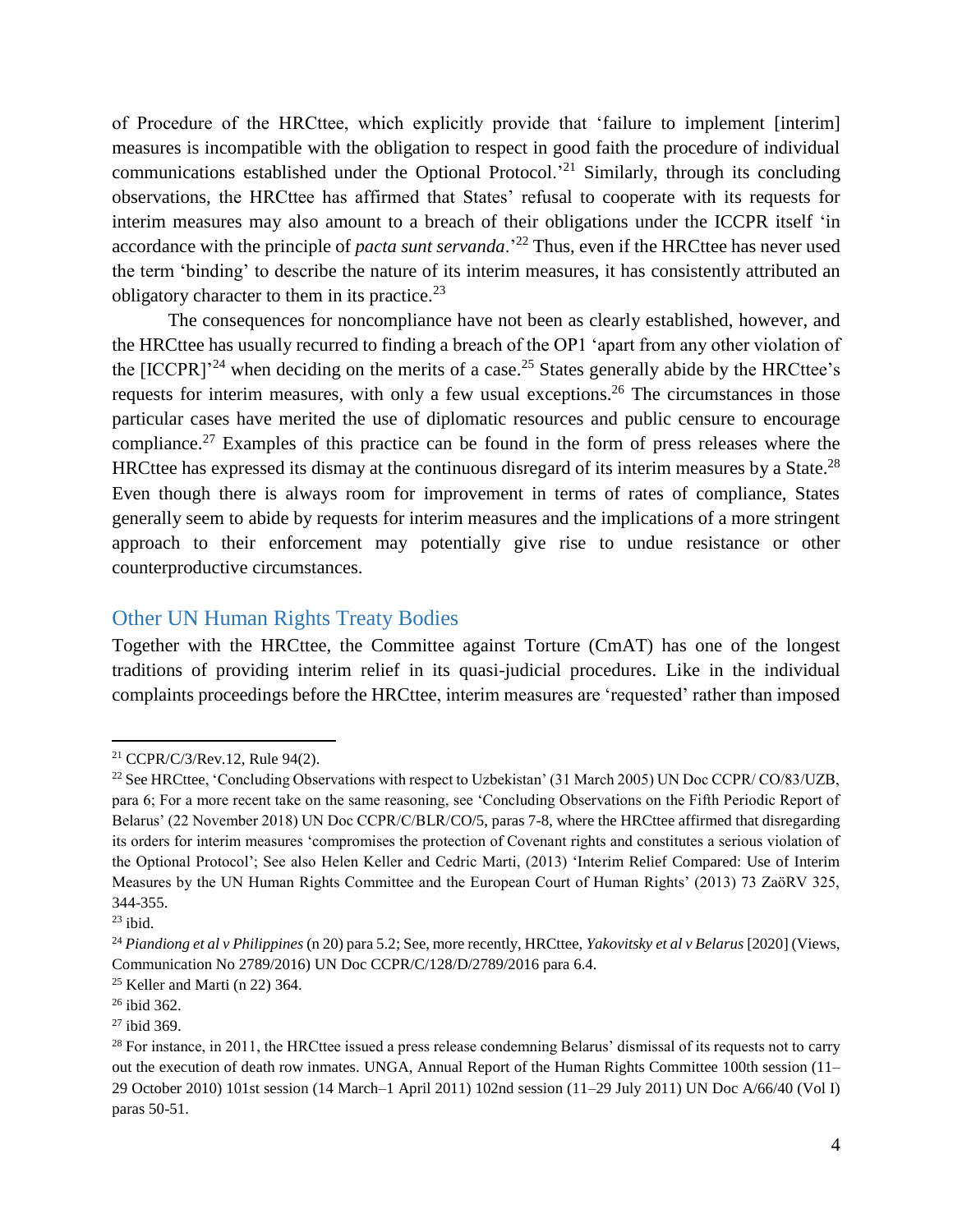by the CmAT under its Rules of Procedure.<sup>29</sup> However, the interpretative guidance issued by CmAT does differ from that of HRCttee in terms of specificity. Indeed, while CmAT's General Comment No. 4 does not offer an exhaustive list of what constitutes an appropriate interim measure, it does limit their adoption to situations arising from violations of article 3 (non*refoulement*) of the Convention Against Torture.<sup>30</sup>

In contrast to the practice of HRCttee and CmAT, which regulate interim measures through Rules of Procedure, more recently concluded Conventions and Optional Protocols have included explicit provisions on interim relief.<sup>31</sup> Indeed, references to interim measures can be found in the International Convention for the Protection of All Persons from Enforced Disappearance (CED),<sup>32</sup> as well as in the Optional Protocols to the International Covenant on Economic, Social and Cultural Rights (ICESCR),<sup>33</sup> the Convention on the Elimination of All Forms of Discrimination against Women (CEDAW),<sup>34</sup> the Convention on the Rights of the Child (CRC),<sup>35</sup> and the Convention on the Rights of Persons with Disabilities (CRPD).<sup>36</sup>

All of these legal instruments, together with the Rules of Procedure of the HRCttee, share an almost identical language in their provisions dealing with interim measures, which consists of two main parts: 1) an explanation that interim measures may be requested 'at any time after the receipt of a communication and before a determination on the merits has been reached',  $37$  and 2) a specification that the exercise of such discretion by the relevant body 'does not imply a determination on admissibility or on the merits of the communication.'<sup>38</sup>

<sup>&</sup>lt;sup>29</sup> cf CCPR/C/3/Rev.12, Rule 95 and Rules of Procedure of the Committee Against Torture (2014) UN Doc CAT/C/3/Rev.6, Rule 114; See also Pillay (n 1) 69.

<sup>30</sup> CmAT, 'General Comment No 4 on the Implementation of Article 3 of the Convention in the Context of Article 22' (4 September 2018) UN Doc CAT/C/GC/4 para 36. Examples of cases brought before CmAT concerning the extradition of individuals include, among others, *Cecilia Rosana Núñez Chipana v Venezuela* [1998] (Views, Communication No 110/1998) UN Doc CAT/C/21/D/110/1998) and *TPS v Canada* [2000] (Views, Communication No 99/1997) UN Doc CAT/C/24/D/99/1997.

<sup>31</sup> Pillay (n 1) 69-70. Rieter (n 17) 59.

<sup>&</sup>lt;sup>32</sup> International Convention for the Protection of All Persons from Enforced Disappearance (adopted 20 December 2006, entered into force 23 December 2010) UN Doc A/RES/61/177, art 31(4).

<sup>&</sup>lt;sup>33</sup> Optional Protocol to the International Covenant on Economic, Social and Cultural Rights (adopted 10 December 2008, entered into force 5 May 2013) UN Doc A/RES/63/435, art 5.

<sup>&</sup>lt;sup>34</sup> Optional Protocol to the Convention on the Elimination of All Forms of Discrimination Against Women (adopted 6 October 1999, entered into force 22 December 2000) UN Doc A/RES/54/4, art 5.

<sup>&</sup>lt;sup>35</sup> Optional Protocol to the Convention on the Rights of the Child on a Communications Procedure (adopted 19 December 2011, entered into force 14 April 2014) UN Doc A/RES/66/138, art 6.

<sup>&</sup>lt;sup>36</sup> Optional Protocol to the Convention on the Rights of Persons with Disabilities (adopted 13 December 2006, entered into force 3 May 2008) UN Doc A/RES/61/106, art 4.

<sup>37</sup> cf. CCPR/C/3/Rev.12, Rule 94.1, A/RES/61/177, art 31.4, A/RES/63/435, art. 5.1, A/RES/54/4, art. 5.1, A/RES/66/138, art. 6.1, and A/RES/61/106, art. 4.1.

<sup>38</sup> cf. CCPR/C/3/Rev.12, Rule 94.2, A/RES/61/177, art 31.4, A/RES/63/435, art. 5.2, A/RES/54/4, art. 5.2, A/RES/66/138, art. 6.2, and A/RES/61/106, art. 4.2.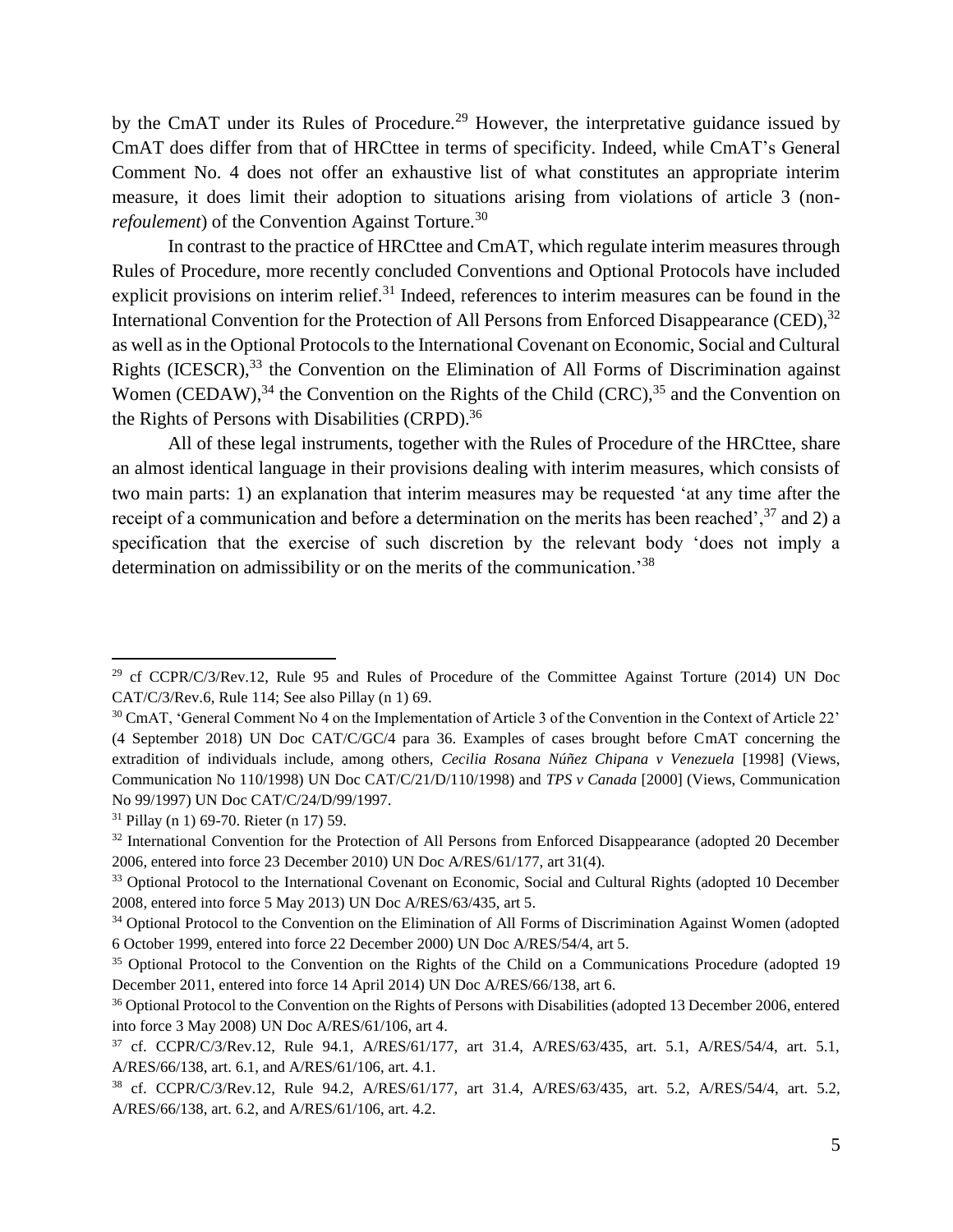Likewise, requests for the adoption of interim measures can be made provisional or not by the relevant treaty body (through its special rapporteur or working group, as the case may be).<sup>39</sup> Interim measures can thus be conditioned to new information as revealed by subsequent submissions from the author of the communication or from the State concerned.<sup>40</sup> Regardless of this, the State in question can petition the treaty body to lift the request for interim measures at any stage in the proceedings, which is decided on a case-by-case basis and in light of all the information submitted by the parties. $41$ 

Nevertheless, all of the above instruments are silent on what concerns the binding force of their requests for interim measures. The task of upholding such force, therefore, has been left to the interpretative efforts of the relevant treaty body. Indeed, like the HRCttee,<sup>42</sup> CmAT has implicitly upheld the binding nature of its requests through a general comment and linked it to the 'good faith' cooperation obligation of States that have accepted the right of individual petition under Article 22 of the Convention Against Torture.<sup>43</sup> Similarly, the Committee on the Rights of the Child (CmRC) has issued dedicated guidelines on interim measures, which explain that interim measures 'impose an international legal obligation on State parties to comply'.<sup>44</sup>

However, where there is no specific pronouncement on the force of requests for interim measures, their binding nature can be inferred by analogy with the jurisprudential developments of other treaty bodies.<sup>45</sup> In a series of recent cases against Spain, for instance, the CmRC has held that States parties' obligation to comply with its interim measures can be deduced from the act of ratifying the relevant instrument and has the purpose of ensuring 'the effectiveness of the individual communications procedure'.<sup>46</sup> Moreover, following the practice of the HRCttee, the CmRC has also used its Views to address violations of States' duty to cooperate by adopting interim measures.<sup>47</sup> While no sufficient jurisprudence has been developed in this regard, it seems likely that a similar approach to noncompliance will be followed by the rest of the treaty bodies. With the optional protocols on the ICESCR and on the CRC coming into force, interim measures have expanded to cover economic, social and cultural rights such as access to education and preventing or stopping evictions. While this subject-matter expansion will most likely continue, its effects on States' willingness to comply with such measures remain to be seen.

<sup>39</sup> OHCHR (n 2) para 8.

 $40$  ibid para 8.

 $41$  ibid paras 9-10.

<sup>42</sup> See CCPR/C/GC/33, para 19.

<sup>43</sup> CAT/C/GC/4 paras 36-37; See also Pillay (n 1) fn 19.

<sup>44</sup> CRC, 'Guidelines for Interim Measures Under the Optional Protocol to the Convention on the Rights of the Child on a Communications Procedure' (2019), para 9.

 $45$  Pillay (n 1).

<sup>46</sup> CRC, *NBF v Spain* [2019] (Views, Communication No 11/2017) UN Doc CRC/C/79/D/11/2017, para 12.11; See also, CRC, *AL v Spain* [2019] (Views, Communication No 16/2017) UN Doc CRC/C/81/D/16/2017, para 12.12, and, more recently, *COC v Spain* [2021] (Views, Communication No 63/2018) UN Doc CRC/C/86/D/63/2018, para 8.12. <sup>47</sup> *NBF v Spain* (n 48) paras 12.11-12.12; *AL v Spain* (n 48) paras 12.12-12.13; *COC v Spain* (n 48) paras 8.16-9.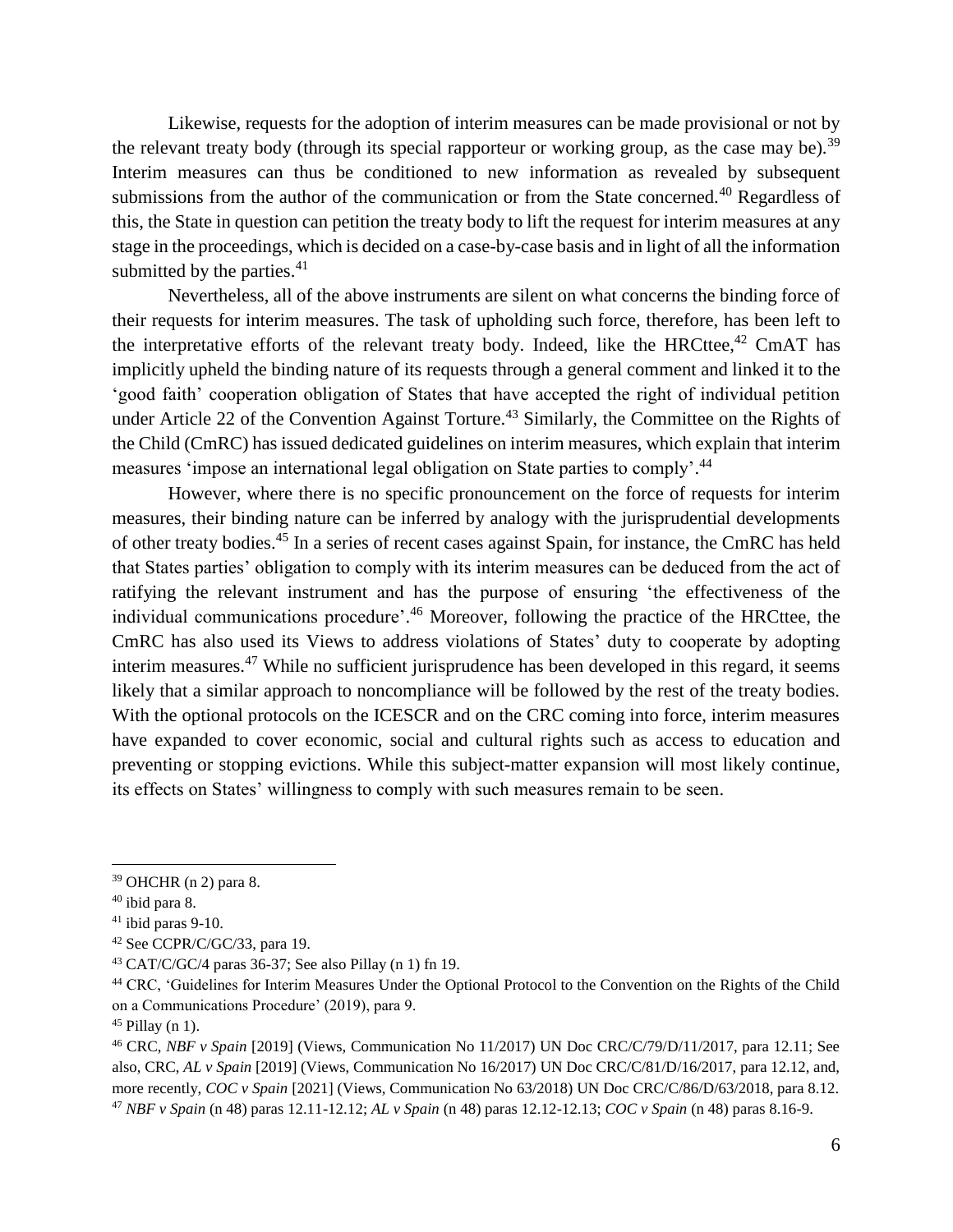#### <span id="page-7-0"></span>The European System of Human Rights Protection

Like the HRCttee and CmAT, the European Court of Human Rights' (ECtHR) power to grant interim relief is not treaty-based. Indeed, neither the European Convention on Human Rights (ECHR), nor its protocols contain any provisions allowing the ECHR to resort to interim measures.<sup>48</sup> The source of this authority is instead found in Rule 39 of the ECtHR's Rules of Court, which provide for the adoption of any necessary interim measures 'in the interests of the parties or of the proper conduct of the proceedings.'<sup>49</sup> The Rules of Court further specify that such measures can be indicated by the Chamber of the ECtHR, the President of the Section, or a duty judge – of their own motion or at the request of the party concerned.<sup>50</sup> Similarly, the Rules do not prevent the ECtHR from indicating interim measures to applicants, but most of the times they are directed towards a respondent Government.<sup>51</sup>

As explained by the ECtHR itself, interim measures under Rule 39 are indicated only in restricted circumstances, following the practice of the European Commission of Human Rights prior to the entry into force of Protocol No. 11 to the ECHR in 1998.<sup>52</sup> Moreover, the grounds on which interim measures may be requested are found in the ECtHR's case-law (i.e., not listed in the Rules of Court) and are not limited to the protection of a specific right.<sup>53</sup> Thus, Rule 39 is applied in cases where there is 'an imminent risk of irreparable damage', which usually concern deportation and extradition proceedings.<sup>54</sup> Interim protection has also been commonly sought against potential violations of Articles 2 (the right to life), 3 (the prohibition of torture and inhuman treatment), and 8 (the right to privacy and family life) of the ECHR.<sup>55</sup>

More recently, however, there has been a proliferation of interim measures requested for procedural purposes, <sup>56</sup> or to use the language of Rule 39, for the 'proper conduct of the proceedings.<sup>57</sup> Thus, this kind of interim relief is aimed at securing the full observance of

<sup>48</sup> Andrea Saccucci, 'Interim Measures at the European Court of Human Rights: Current Practice and Future Challenges' in Fulvio Palombino and others (eds) *Provisional Measures Issued by International Courts and Tribunals* (TMC Asser Press 2021) 215-216.

<sup>&</sup>lt;sup>49</sup> Rules of Court (adopted 4 November 1998, latest edition entered into force on 18 October 2021), as amended by the ECtHR on 4 July 2005, 16 January 2012, 14 January 2013.

<sup>50</sup> ibid, Rule 39.

<sup>51</sup> See, notably, ECtHR, *Ilaşcu and Others v Moldova and Russia* [2004] (Judgment) Application 48787/99, paras 11- 12.

<sup>52</sup> ECtHR, *Mamatkulov and Askarov v Turkey* [2005] (Judgment) Applications 46827/99 and 46951/99, paras 103- 104. The most noteworthy case concerning interim measures in the former system is *Soering v. the United Kingdom*  [1989] Application 14038/88, in which the non-permanent Court indicated interim measures to prevent the British Government from extraditing the applicant to the United States while proceedings were pending. In doing so, the judgment gave precedence to the State Party's Convention obligations over an extradition treaty with a third-party State.

 $53$  ibid.

<sup>54</sup> ibid.

 $55$  ibid 105.

<sup>56</sup> Saccucci (n 48) 229-230.

<sup>57</sup> Rules of Court, Rule 39(1).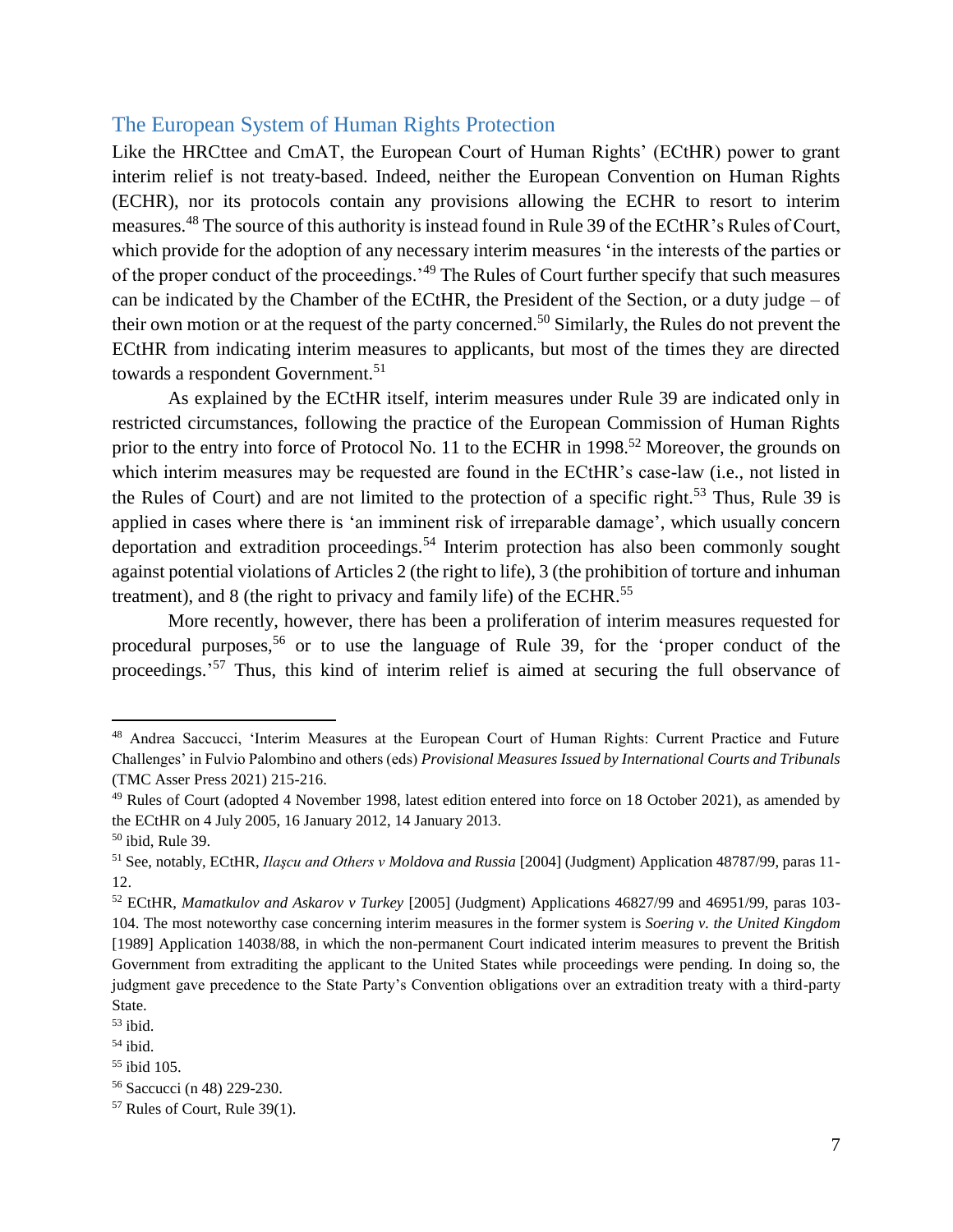Contracting States' obligation to allow unhindered access to the ECtHR by prospective applicants (as laid down in Article 34 of the ECHR), <sup>58</sup> and to cooperate in good faith with the ECtHR throughout the proceedings (Article 38 ECHR).<sup>59</sup> Likewise, interim measures for procedural purposes may also be used for the preservation of evidence or, pursuant to Article 43 of the ECHR, to allow the applicant to prepare a referral of the case to the Grand Chamber of the ECtHR.<sup>60</sup>

The ECtHR's system of interim relief has evolved throughout the years and has been shaped, to a great extent, by the practice of human rights quasi-judicial bodies and international tribunals.<sup>61</sup> Like some of the UN treaty bodies, the ECtHR has opted for a jurisprudential approach in determining the binding nature of its interim measures.<sup>62</sup> In its earlier jurisprudence, for instance, the ECtHR decided against the binding character of its interim measures, holding that such force could not be derived from either Article 25 (current Article 34) or other sources.<sup>63</sup> Subsequently, however, the case of *Mamatkulov and Askarov v. Turkey* brought a departure from the ECtHR's ruling in *Cruz Varas and others v. Sweden*<sup>64</sup> by recognising that interim measures play 'a vital role in avoiding irreversible situations that would prevent the Court from properly examining the application and, where appropriate, securing to the applicant the practical and effective benefit of the Convention rights asserted.'<sup>65</sup> Thus, drawing largely from the jurisprudence of the HRCttee, CmAT and the International Court of Justice (ICJ),<sup>66</sup> the ECtHR has established an obligation to comply with its interim measures orders by linking it to States' duty not to hinder the effective exercise of the right of individual application found in Article 34 ECHR. 67

One of the direct consequences of the ECtHR's ruling in the case of *Mamatkulov and Askarov* was a steady increase in the number of requests for interim protection under Rule 39 that were submitted in the years immediately after. Indeed, between 2006 and 2010, the ECtHR reported an 'alarming' rise in such kind of requests by 4,000%,<sup>68</sup> positioning it as an essential

<sup>58</sup> See ECtHR, *DB v Turkey* [2010] (Judgment) Application 33526/08, para 5, where interim measures were indicated in order to preserve the applicant's right to be represented before the ECtHR. The ECtHR has also requested States to grant applicants sufficient time to prepare their cases. See, for instance, ECtHR, *Shtukaturov v Russia* [2009] (Judgment) Application 44009/05, paras 31-40; ECtHR, *Shamayev and others v Georgia and Russia* [2005] (Judgment) Application 36378/02, para 24.

<sup>59</sup> ECtHR, *Suleymanov v Russia* [2013] (Judgment) Application 32501/11, paras 98–102, where interim measures were indicated to allow investigators' access to the premises where the violations allegedly took place; See also Saccucci (n 48) 231.

<sup>60</sup> See, for instance, *Paposhvili v Belgium* [2016] (Grand Chamber), Application No 41738/10; Saccucci (n 48) 231.

<sup>61</sup> Saccucci (n 48) 216.

<sup>62</sup> *Mamatkulov and Askarov v Turkey* (n 54), paras 114-115, 124; See also Saccucci (n 48) 216-217.

<sup>63</sup> See ECtHR, *Cruz Varas and Others v Sweden* [1991] (Judgment) Application 15576/89, paras 98-102, effectively reaffirmed in *Čonka v Belgium* (decision of 13 March 2001) Application 51564/99; See also ibid 243.

<sup>64</sup> *Mamatkulov and Askarov v Turkey* (n 54) (Concurring Opinion of Judge Cabral Barreto).

 $65$  ibid para 125.

 $66$  ibid para 113.

 $67$  ibid paras 124-126; Saccucci (n 48) 243.

<sup>&</sup>lt;sup>68</sup> The UN Refugee Agency, 'Toolkit on How to Request Interim Measures Under Rule 39 of the Rules of the European Court of Human Rights for Persons in Need of International Protection' (2012) 4.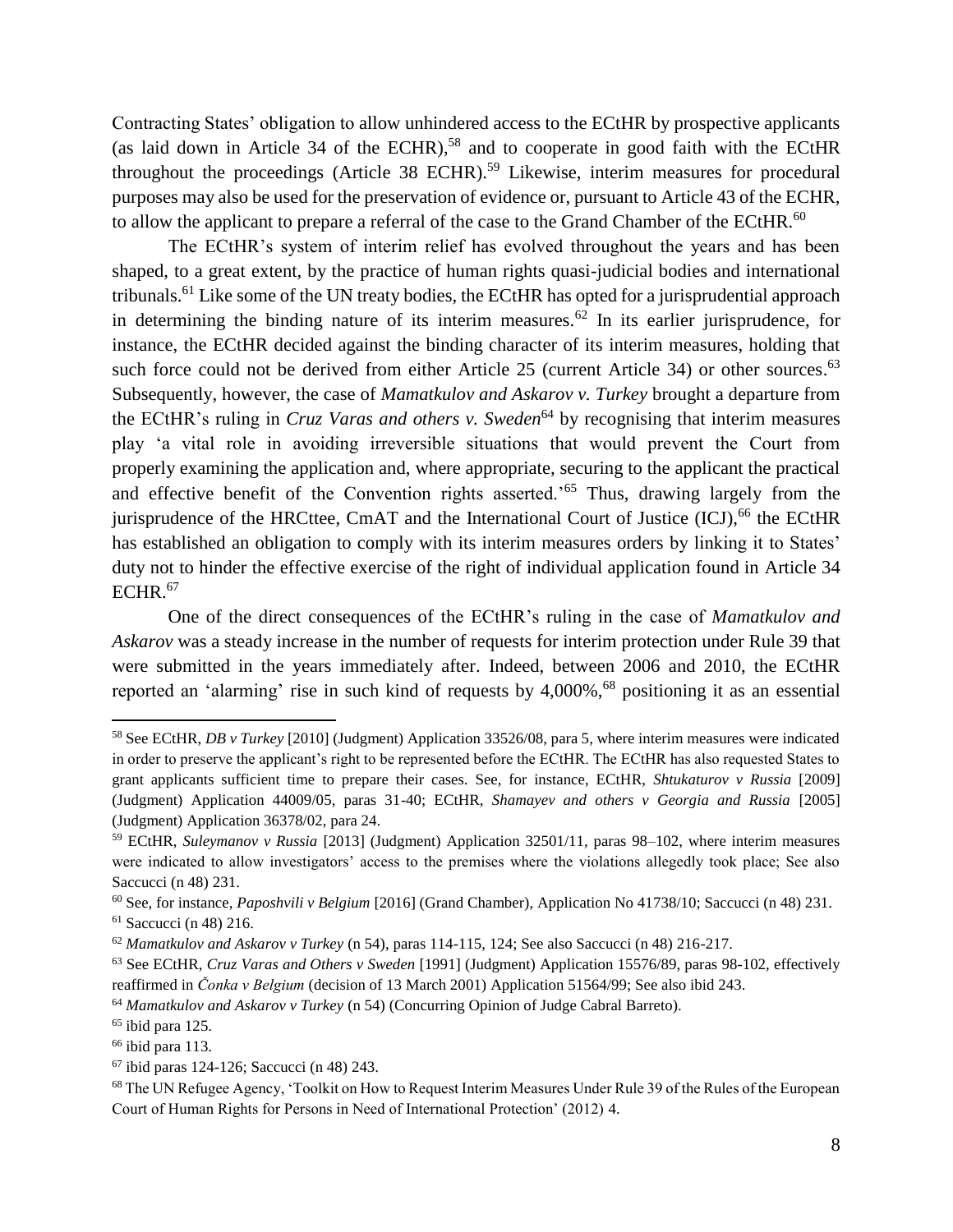component of the right to individual application within the European system of human rights protection.<sup>69</sup> Even though the number of requests has fluctuated from year to year in the subsequent decade, it has remained high. In 2021, for instance, the ECtHR received a total of 1,920 requests under Rule 39, which represented a decrease of 5% compared with 2020 (2,028), but an increase of 18% from those received in 2019  $(1,570)^{70}$ 

While the ECtHR's power to indicate binding interim measures is widely recognised by Contracting States,  $^{71}$  debate prevails in what relates to the scope and legal consequences of their application.<sup>72</sup> Moreover, there are significant areas of improvement in terms of procedural and substantive efficiency, particularly in what relates to the lack of reasons provided by the Court in deciding on interim relief requests, the non-adversarial nature of the proceedings, and the staggering amount of requests that are rejected for being outside the scope of Rule  $39.^{73}$ Nevertheless, any efforts to address such limitations would inevitably have to strike a balance between the challenges of the ECtHR's overwhelming work-load and the need for a more efficient application of Rule 39.

#### <span id="page-9-0"></span>The Inter-American System of Human Rights Protection

Both the Inter-American Commission (IACHR) and Court of Human Rights (IACtHR) have the power to grant interim measures in situations of extreme gravity and urgency, where there is a risk of irreparable damage to the rights of individuals. The IACHR may provide interim relief in the form of 'precautionary measures', while the IACtHR may order 'provisional measures' to safeguard the rights of certain persons who are in imminent danger.<sup>74</sup> Although its original Rules of Procedure did not contain any provision on interim relief of any sort, the IACHR had historically engaged in the practice of requiring states to urgently adopt certain actions to avoid irreparable harm.<sup>75</sup> The 1980 Rules of Procedure (then called Regulations) of the IACHR formally established precautionary measures as a prerogative of the Commission,<sup>76</sup> coexisting alongside the IACtHR's

<sup>69</sup> Saccucci (n 48) 217.

<sup>70</sup> ECtHR, 'Analysis of Statistics 2021' (2022) 5.

 $71$  See High Level Conference on the Future of the European Court of Human Rights, 'Follow-up Plan to the Izmir Declaration' (26-27 April 2011) para A. 3, where Member States in recognized the requirement to comply with interim measures.

<sup>72</sup> Saccucci (n 48) 217; Keller and Marti (n 22) 364-370.

<sup>73</sup> Saccucci (n 48) 251.

<sup>&</sup>lt;sup>74</sup> The denomination of either of these types of measures may vary depending on the source. See Felipe González, 'Las Medidas Urgentes en el Sistema Interamericano de Derechos Humanos' (2017) 7(13) Sur - Revista Internacional de Derechos Humanos 7, 51; See also Jo M Pasqualucci, *The Practice and Procedure of the Inter-American Court of Human* Rights (2nd edn, Cambridge University Press 2012) 251-252.

<sup>75</sup> González (n 74) 52; Dinah Shelton, 'Urgency and Human Rights: The Necessary and Legitimate Role of Regional Human Rights Tribunals' in Eva Rieter and Karin Zwaan (eds), *Urgency and Human Rights: The Protective Potential and Legitimacy of Interim Measures* (TMC Asser Press 2021) 24.

<sup>76</sup> Rules of Procedure of the Inter-American Commission of Human Rights (Approved on 8 April 1980) OEA/Ser.L/V/II.49 doc 6 rev 4, art 26.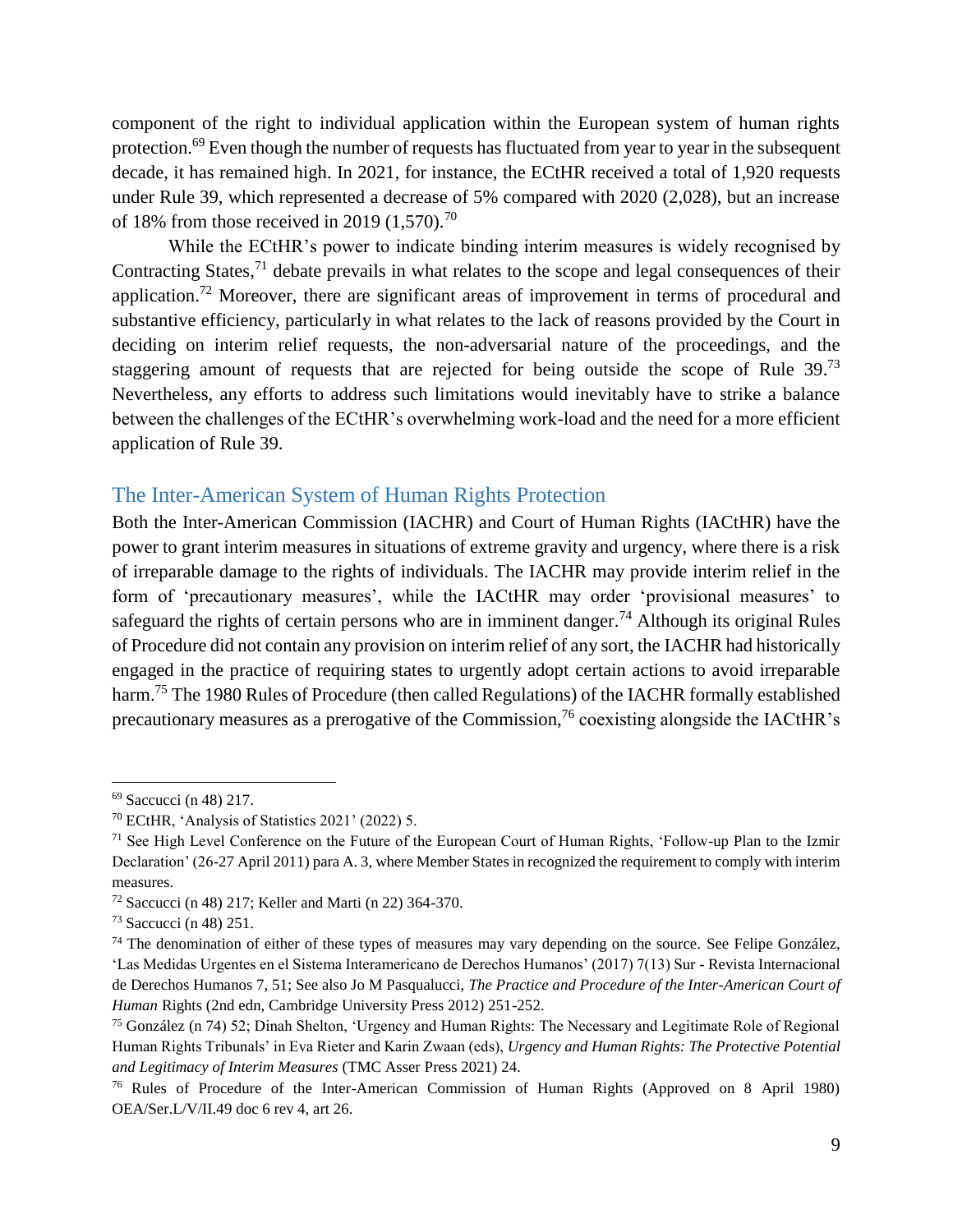power 'to adopt such provisional measures as it deems pertinent' under the American Convention on Human Rights (Pact of San José).<sup>77</sup>

The IACtHR can only adopt provisional measures when a State Party to the Pact of San José is concerned, while the IACHR can provide precautionary measures with respect to any of the Members of the Organization of American States (OAS).<sup>78</sup> Given that not all Members of the OAS are parties to the Pact of San José and that it is not possible to submit complaints directly to the IACtHR, the IACHR is the first body to examine new requests for interim measures.<sup>79</sup> When a case is before the IACtHR, it may, at the request of a party or on its own motion, order the defendant to take protective action.<sup>80</sup> An innovative aspect of the Inter-American system is that the IACHR has the power to refer requests for interim protection to the IACtHR even in relation to cases that have not yet been brought before it. $81$  Indeed, in 'cases of extreme gravity and urgency' the Pact of San José authorizes the IACHR to request that the IACtHR immediately adopt provisional measures.<sup>82</sup> The possibility of a grave and urgent violation must be demonstrated *prima facie*<sup>83</sup> and the IACtHR has stated that there must be 'at least a possibility that the matter that leads to the request of provisional measures may be submitted to the Court in its contentious competence.'<sup>84</sup>

Even though precautionary and provisional measures coexist in the Inter-American system, there are no specific criteria governing the circumstances under which the IACHR should decide whether to order precautionary measures or to request provisional measures from the IACtHR.<sup>85</sup> Following the same reasoning used when referring contentious cases to the IACtHR, the IACHR will often present a request for provisional measures when it is likely that the State concerned will

<sup>77</sup> American Convention on Human Rights (adopted on 22 November 1969, entered into force 18 July 1978) OASTS No 36, art 63; See also ibid art 69.

<sup>78</sup> American Convention on Human Rights, arts 44, 61-62; Héctor Faúndez Ledesma, *El Sistema Interamericano de Protección de los Derechos Humanos: Aspectos Institucionales y Procesales* (3rd edn, Instituto Interamericano de Derechos Humanos 2004) 516.

<sup>&</sup>lt;sup>79</sup> This also implies that the number of requests for precautionary measures received by the IACHR is considerably higher as compared to the number of requests for provisional measures referred to the IACtHR. During 2020, for instance, the IACHR received 1,170 requests for precautionary measures, while only 24 provisional measures where active before the IACtHR by the end of the same year. For more information, see Inter-American Commission on Human Rights, 'Annual Report 2020' §307 and §420, and Inter-American Court of Human Rights, 'Annual Report 2020' 99; See also Isabela Piacentini de Andrade, 'Protective Measures in the Inter-American Human Rights System' (2012) Lawyers' Rights Watch Canada 2.

<sup>80</sup> Pasqualucci (n 74) 251.

<sup>81</sup> Antônio Augusto Cançado Trindade, 'Informe: Bases para un Proyecto de Protocolo a la Convención Americana Sobre Derechos Humanos, para Fortalecer su Mecanismo de Protección' (2001) IACtHR 115; Bernal Arias Ramírez, 'Las Medidas Provisionales y Cautelares en los Sistemas Universal y Regionales de Protección de los Derechos Humanos' (2006) 43 Revista IIDH 79, 83; Rieter (n 17) 64.

 $82$  American Convention on Human Rights, art 63(2); Shelton (n 75) 25.

<sup>83</sup> Pasqualucci (n 74) 255.

<sup>84</sup> IACtHR, *Matter of Alvarado Reyes Et al v Mexico* (Order of the Court for Provisional Measures) [2010] para 7 of Considerations.

<sup>85</sup> González (n 74) 58-59.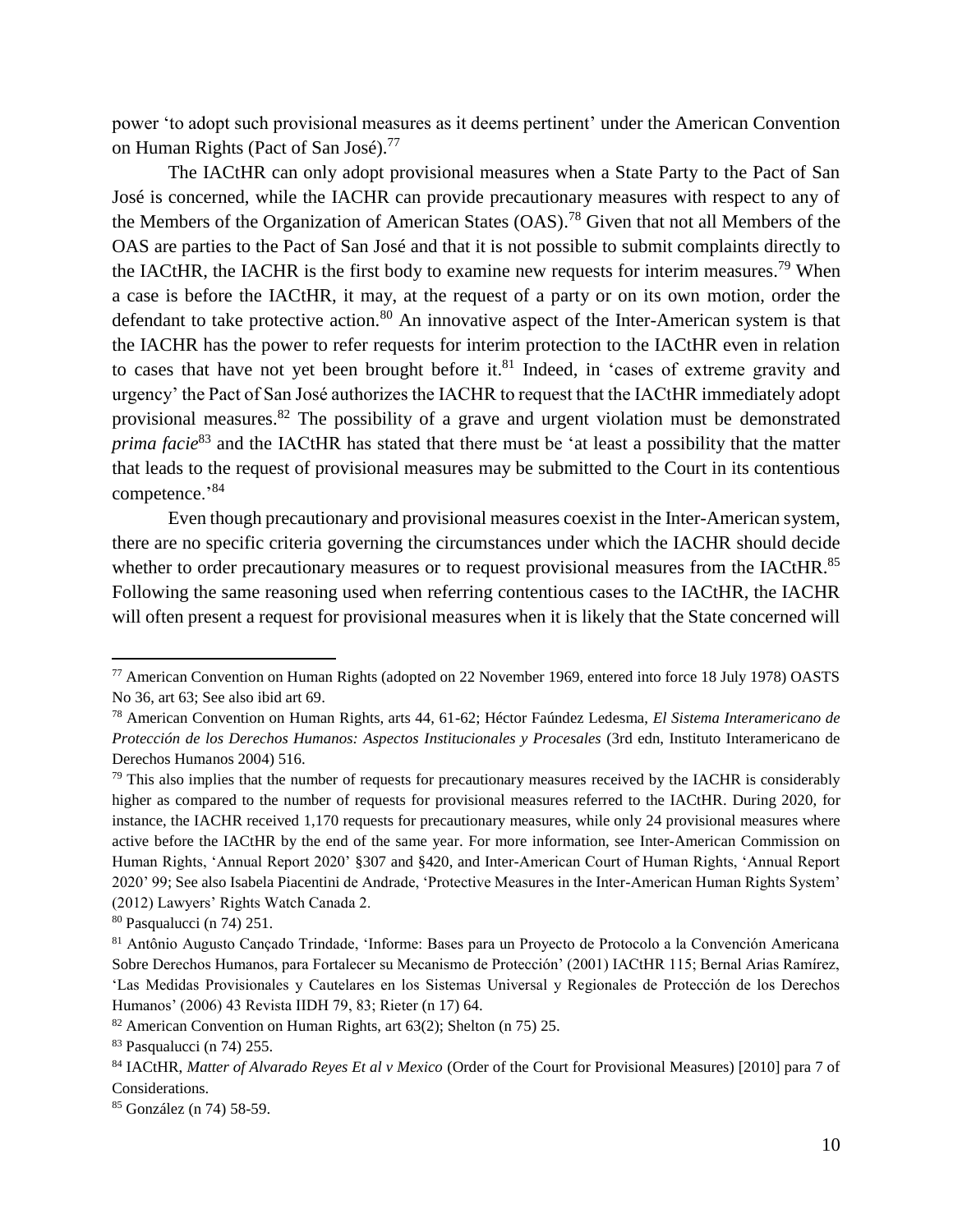not or has failed to comply with a precautionary measure.<sup>86</sup> Moreover, a decision by the IACHR to grant precautionary measures is not definitive and it may subsequently choose to request provisional measures from the IACtHR instead.<sup>87</sup>

The implications of this unique configuration were particular sources of controversy following the entry into force of the Pact of San José, as the IACHR's power to issue binding precautionary measures was called into question by those who argued that the IACtHR is the sole body with a mandate to request urgent action.<sup>88</sup> Nevertheless, the legitimacy of the IACHR to issue requests for interim protection has been affirmed through States' acquiescence and resolutions by the OAS.<sup>89</sup> In practice, however, the non-conventional legal basis of precautionary measures has made them less effective when compared to provisional measures requested by the IACtHR, whose binding nature is widely accepted.<sup>90</sup> Such force is grounded on the text of the Pact of San José,<sup>91</sup> but has also been upheld by the IACtHR in its jurisprudence. In the *Constitutional Court Case*, for instance, the IACtHR held that the obligation to comply with its substantive and procedural decisions corresponds to 'a basic principle of the law of international state responsibility (…), according to which States must fulfil their conventional international obligations in good faith (*pacta sunt servanda*).'<sup>92</sup>

Likewise, the IACtHR has affirmed that provisional measures are characterised by a dual nature consisting of preventive and protective aspects.<sup>93</sup> Indeed, in an order for provisional measures issued in the context of the *La Nación* case, the IACtHR explained that 'provisional measures are not only precautionary, in the sense of preserving a juridical situation; they are also safeguards inasmuch as they protect human rights.<sup>94</sup> The protective role of provisional measures, in particular, has been used to depart from the previous requirement that a matter must have been filed with the IACHR before the IACtHR adopt provisional measures, allowing for the possibility 'to exceptionally order them even when there is not a contentious case as such within the Inter-American System.'<sup>95</sup>

<sup>86</sup> ibid 59; Faúndez Ledesma (n 78).

<sup>87</sup> See, for instance, *Case of Wong Ho Wing v Peru* (Provisional Measures) [2014] paras 4-12 of Considerations. <sup>88</sup> Shelton (n 75) 25.

<sup>89</sup> OAS, AG/RES. 2227 (XXXVI-O/06): Observations and Recommendations on the Annual Report of the Inter-American Commission on Human Rights (6 June 2006); See also ibid.

<sup>90</sup> Piacentini de Andrade (n 79) 1.

<sup>91</sup> American Convention on Human Rights, art 68(1); Pasqualucci (n 74) 291-292; Antônio Augusto Cançado Trindade, 'The Evolution of Provisional Measures Under the Case-Law of the Inter-American Court of Human Rights (1987-2002)' (2003) 24(5-8) Human Rights Law Journal 162, 164.

<sup>92</sup> IACtHR, *Case of the Constitutional Court v Peru* (Order of the Court for Provisional Measures) [2000] para 14 of Considerations; The same reasoning was subsequently followed in the case of *Gustavo Adolfo Cesti Hurtado v Peru* (Monitoring Compliance with Judgment) [2010] (Ser C) No 86, para 5 of Considerations.

<sup>93</sup> Pasqualucci (n 74) 252; Rieter (n 17) 64.

<sup>94</sup> IACtHR, *Case of Herrera Ulloa v Costa Rica ("La Nación" case)* (Order of the Court for Provisional Measures) [2001] para 4 of Considerations.

<sup>95</sup> IACtHR, Matter of Natera Balboa (Order of the Court for Provisional Measures) [2010] para 8 of Considerations.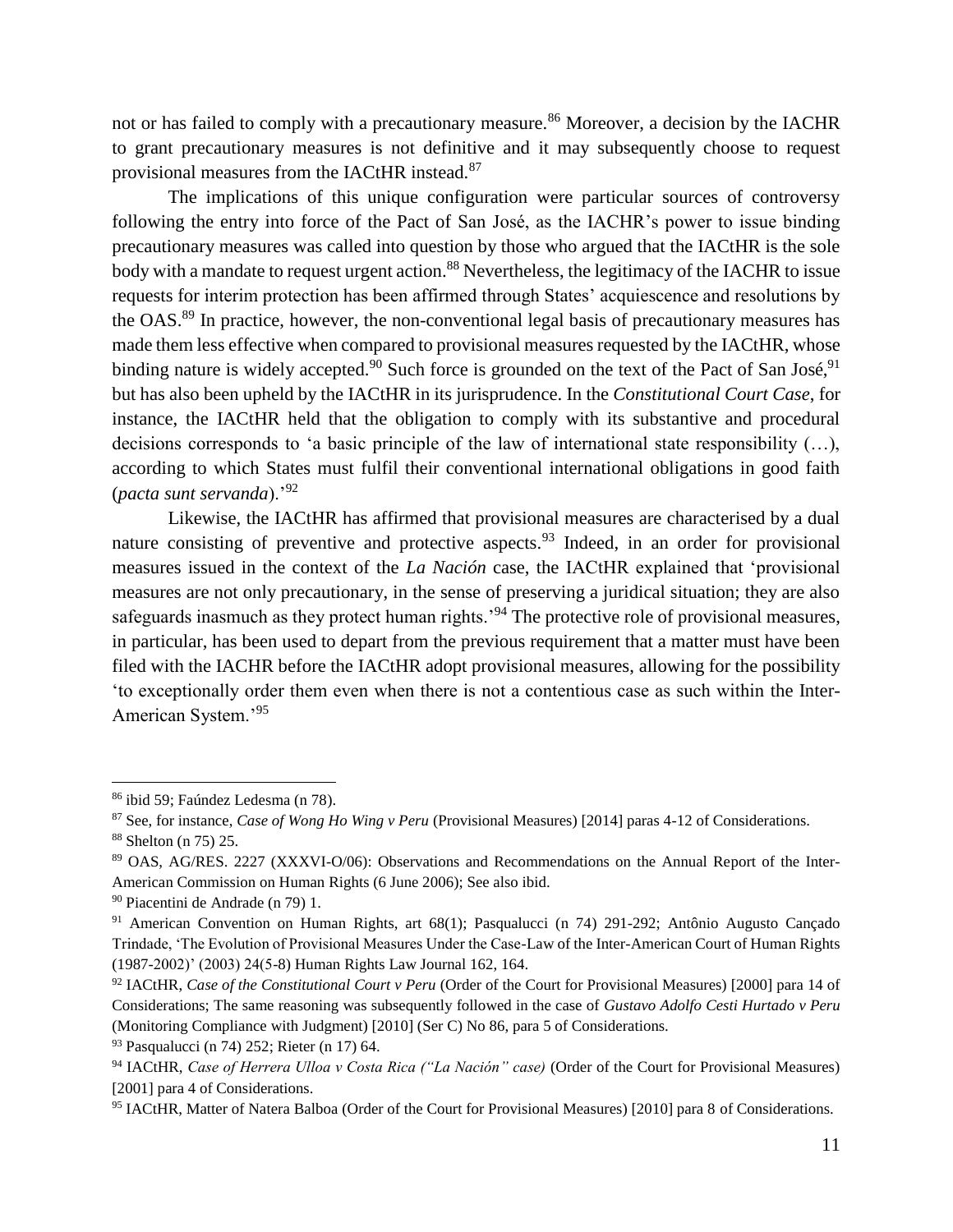#### <span id="page-12-0"></span>The African System of Human Rights Protection

Since its inception, the African system of human rights protection has been confronted with situations requiring urgent intervention. Initially, the task of supervising compliance with the African Charter on Human and Peoples' Rights (African Charter) and providing interim relief fell on the African Commission on Human and Peoples' Rights (ACHPR) alone.<sup>96</sup> As is the case with some of the UN human rights treaty bodies, the ACHPR's power to indicate provisional measures is non-conventional, meaning that it emanates from its own Rules of Procedure. In its original text from 1988, Rule 109 of the Rules of Procedure (Rule 100 in their most recent revision) provided that the ACHPR may inform a State on the appropriateness of adopting provisional measures in order to avoid irreparable danger against the victim of an alleged violation.<sup>97</sup> During the first stages following its inauguration in 1987, the general perception was that the ACHPR was incapable of responding adequately to violations of human rights in the continent.<sup>98</sup>

Despite the ACHPR's best efforts, the need for enhanced efficiency in urgent matters that require interim relief helped consolidate the cause for the establishment of an African human rights court.<sup>99</sup> Thus, the African Court on Human and Peoples' Rights (ACtHPR) was envisioned as a means to improve the African system's response to urgent violations of human rights within its sphere of competence. Pursuant to Article 27(2) of the Protocol to the Charter on Human and Peoples' Rights on the Establishment of an African Court on Human and Peoples' Rights (African Court Protocol), in cases of extreme gravity and urgency, and when necessary to avoid irreparable harm to persons, the ACtHPR may adopt 'such provisional measures as it deems necessary.'<sup>100</sup> Additional elements to those included in Article 27(2), namely the adoption of provisional measures 'in the interest of justice'<sup>101</sup> and to avoid 'prejudice to the substantive matter before the Court',<sup>102</sup> have been introduced by way of the ACtHPR's Rules of Court and jurisprudence.

As seen in scholarly debates and in the practice of other regional human rights systems, the binding nature of provisional measures is more likely to be contested where the power to indicate

<sup>96</sup> Solomon T Ebobrah, 'Provisional Measures in the African Human Rights System: Lingering Questions of Legitimacy' in Eva Rieter and Karin Zwaan (eds), *Urgency and Human Rights: The Protective Potential and Legitimacy of Interim Measures* (TMC Asser Press 2021) 88.

<sup>&</sup>lt;sup>97</sup> Rules of Procedure of the African Commission on Human and Peoples Rights (adopted during the 2nd Ordinary Session held in Dakar from 2 to 13 February 1988). Revised in 1995, 2010 and 2020.

<sup>98</sup> Ebobrah (n 96).

 $99$  ibid.

<sup>100</sup> Protocol to the Charter on Human and Peoples' Rights on the Establishment of an African Court on Human and Peoples' Rights (adopted 10 June 1998, entered into force 25 January 2004) art 27(2); See also ACtHPR*, African Commission on Human and Peoples' Rights v Libya* (Order of 25 March 2011) Application No 004/2011, para 10, where the court ascertained its power to order provisional measures on its own initiative.

<sup>&</sup>lt;sup>101</sup> This element was included in Rule 51 (now 59) of the Rules of Court adopted on 2 June 2010, which provided that the ACtHPR may prescribe to the parties 'any interim measure which it deems necessary to adopt in the interest of the parties or of justice.' Such wording is, however, absent from the latest version of the Rules, which entered into force on 25 September 2020.

<sup>102</sup> ACtHPR, *African Commission on Human and Peoples' Rights v Kenya* (Order of 15 March 2013) Application No 006/2012, para 22.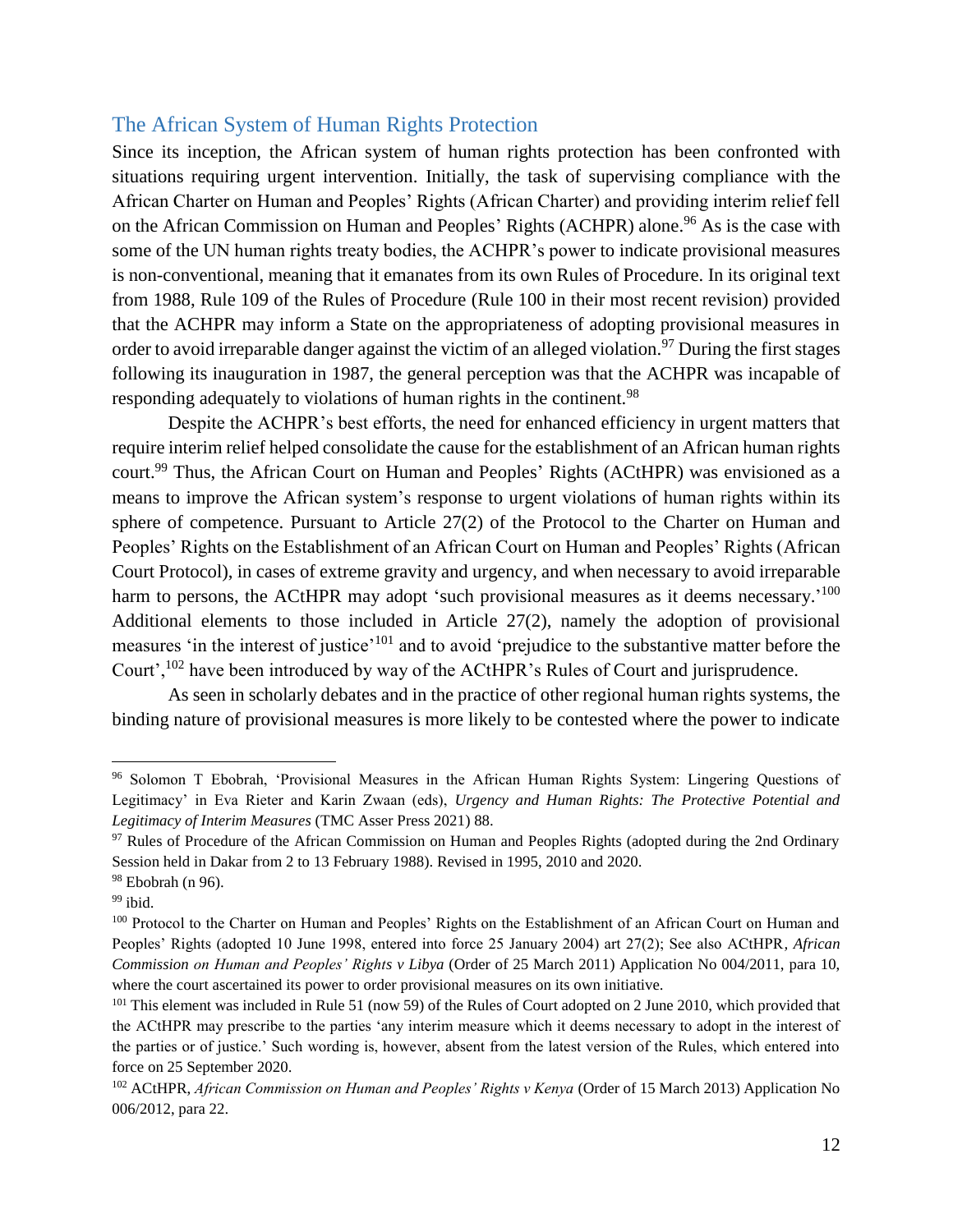them is self-conferred (i.e., through a mechanism's own rules of procedure).<sup>103</sup> While Article 27 of the African Court Protocol does not describe the legal force of provisional measures, the ACtHPR's competence to provide interim relief has the advantage of a treaty-based legal foundation, unlike that of the ACHPR. Additionally, the ACtHPR powers on provisional measures are supplemented by its own Rules of Court, which expand the scope and reinforce the provisions of the African Court Protocol in some areas.<sup>104</sup> Notwithstanding this particular approach, the ACtHPR has also asserted the binding character of its provisional measures by way of its caselaw. Indeed, in a second request for provisional measures issued in the context of the *African Commission on Human and Peoples' Rights v. Libya* (*Saïf al-Islam Kadhafi* case), the ACtHPR held that its orders for provisional measures have the same binding force as its judgments.<sup>105</sup>

Ultimately, Libya failed to adopt provisional measures and the ACtHPR avoided dealing with such lack of compliance as a separate breach to the violations initially alleged.<sup>106</sup> Such precedent serves to demonstrate that, even though the binding force of provisional measures has been clearly affirmed by the ACtHPR and no State under its jurisdiction has openly protested against it, the protective power of such measures is undermined by recurring lack of compliance.<sup>107</sup> Indeed, as of 2020, the ACtHPR reported a total of 27 cases in which States have not complied with the its orders for provisional measures.<sup>108</sup> In 17 of such cases, the States concerned stated that they could not comply with the Court's order, while the rest have not reacted at all.<sup>109</sup>

Moreover, the issue of non-compliance has also been aggravated by clear reluctance from States, as demonstrated by the recent precedent of *Léon Mugesera v. Rwanda*, where the State sent a notice to the Registrar of the ACtHPR expressing its intention not to implement any provisional measure potentially ordered.<sup>110</sup> It is unclear, however, what the consequences for noncompliance with provisional measures may be in practice beyond public censure through the Annual Report

<sup>103</sup> Ebobrah (n 96) 91.

<sup>104</sup> For instance, Rule 59(1) of the ACtHPR's Rules of Court complement Article 27(2) of the African Court Protocol by specifying who may request provisional measures. Likewise, in the latest version of the Rules of Court (2020), Rule 59(6) explicitly establishes that '[o]rders for Provisional Measures shall be binding on the parties concerned.'

<sup>105</sup> ACtHPR, *African Commission on Human and Peoples' Rights v Libya* (Order of 10 August 2015) Application No 002/2013, para 10; See also Giuseppe Pascale, 'Provisional Measures Under the African Human Rights System' in Fulvio Palombino and others (eds) *Provisional Measures Issued by International Courts and Tribunals* (TMC Asser Press 2021) 262.

<sup>106</sup> ACtHPR, *African Commission on Human and Peoples' Rights v Libya* (Judgment of 3 June 2016) Application No 002/2013.

<sup>107</sup> See, for instance, ACtHPR, *African Commission on Human and Peoples' Rights v Great Socialist People's Libyan Arab Jamahiriya* (Order of 25 March 2011) Application No 004/2011, where Libya neither complied with the provisional measures ordered by the ACtHPR nor provided any report on their implementation; See also ACtHPR, *Lohé Issa Konaté v Burkina Faso* (Judgment of 5 December 2014) Application No 004/2013, where no information is to be found on the State's compliance with the ACtHPR's order of 4 October 2013.

<sup>108</sup> ACtHPR, 'Activity Report of the African Court on Human and Peoples' Rights' (03-04 February 2021) EX.CL/1258(XXXVIII) 30-32.

 $109$  ibid.

<sup>110</sup> ACtHPR, *Léon Mugesera v Rwanda* (Order of 28 September 2017) Application No 012/2017, paras 13-15.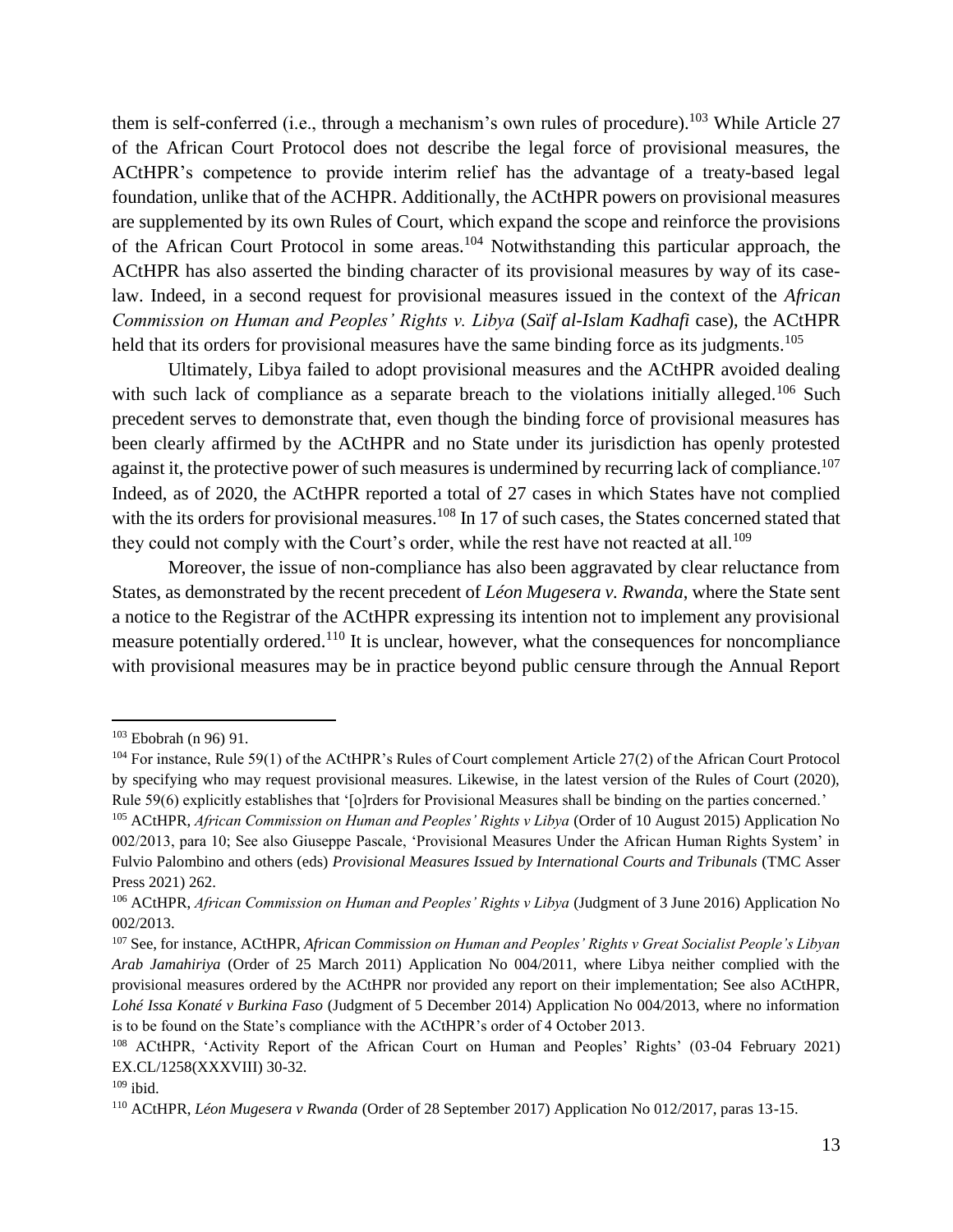of the ACtHPR.<sup>111</sup> Notably, recent, although unsuccessful, efforts have been made to persuade the ACtHPR into awarding compensation for damages resulting from States' failure to comply with provisional measures.<sup>112</sup> Nevertheless, it is unlikely that the ACtHPR will follow such a path, while the overall rates of compliance with its orders and decisions remain at its current levels.

#### <span id="page-14-0"></span>The International Court of Justice

The International Court of Justice's (ICJ) ample and discretionary powers to impose provisional measures are established in Article 41 of its Statute, $113$  while their procedural framework is provided by Articles 73-76 of the Rules of the Court.<sup>114</sup> The purpose of interim measures, as explained by the ICJ itself, is 'to preserve rights which are the subject of dispute in judicial proceedings<sup>'115</sup> and to ensure 'that no irreparable damage is caused to persons or property  $(...)$ pending the delivery of [the Court's] Judgment.<sup>'116</sup> Thus, interim measures encompass such actions related to the preservation of evidence and the protection from acts that may jeopardize the effectiveness of the ICJ's decisions.<sup>117</sup> However, in its practice, the ICJ has also granted provisional measures aimed at fostering international peace and security by preventing the aggravation of conflict.<sup>118</sup>

<sup>&</sup>lt;sup>111</sup> Rules of Procedure of the ACtHPR, Rule 59(6).

<sup>112</sup> ACtHPR, *Sébastien Germain Marie Aïkoue Ajavon v Republic of Benin* [2021] (Judgment) Application No 065/2019, paras 130, 141, 185vii.

<sup>113</sup> Statute of the International Court of Justice (18 April 1946) art 41.

<sup>114</sup> Rules of Court (Adopted 14 April 1978, entered into force 1 July 1978) arts 73-76, as amended.

<sup>115</sup> ICJ, *Passage Through the Great Belt (Finland v Denmark)* (Order of 29 July 1991) ICJ Rep 1991, para 22, citing the case of *United States Diplomatic and Consular Staff in Tehran (United States of America v Iran)* (Order of 15 December 1979) para 13.

<sup>116</sup> ICJ, Request for Interpretation of the Judgment of 15 June 1962 in the Case concerning the *Temple of Preah Vihear (Cambodia v Thailand)* (Oder of 18 July 2011) ICJ Rep 537, para 61; *Case Concerning the Application of the Convention on the Prevention and Punishment of the Crime of Genocide (Bosnia and Herzegovina v Serbia and Montenegro)* (Order of 8 April 1993) ICJ Rep 3, para 34; See also Karin Oellers-Frahm, 'Article 41' in Andreas Zimmermann and Christian J Tams (eds), *The Statute of the International Court of Justice: A Commentary* (3rd edn, Oxford University Press 2019) 1145, and, among others, Péter Kovács, 'Interim Measures in the Practice of the International Court of Justice and the International Criminal Court' in Fulvio Palombino and others (eds) *Provisional Measures Issued by International Courts and Tribunals* (TMC Asser Press 2021) 150.

<sup>117</sup> See, among others, *United States of America v Iran* (n 115) para 12; *Military and Paramilitary Activities in and against Nicaragua (Nicaragua v United States of America)* (Order of 10 May 1984) ICJ Rep 169, paras 27, 32, 39- 41; *Bosnia and Herzegovina v Serbia and Montenegro* (n 116) paras 34, 50-2; *Case Concerning Armed Activities on the Territory of the Congo (Democratic Republic of the Congo v Uganda)* (Order of 1 July 2000) ICJ Rep 111, paras 39, 44-47; See also Registrar of the International Court of Justice, *The International Court of Justice: Handbook* (ICJ Publications 2004) 63.

<sup>118</sup> See, notably, ICJ, *Frontier Dispute (Burkina Faso/Republic of Mali)* (Order of 10 January 1986) ICJ Rep 3, para 18, and *Land and Maritime Boundary between Cameroon and Nigeria (Cameroon v Nigeria)* (Order of 15 March 1996) ICJ Rep 13, para 41; For a discussion on provisional measures beyond those aimed solely at the protection of substantive and procedural rights, see Paolo Palchetti, 'The Power of the International Court of Justice to Indicate Provisional Measures to Prevent Aggravation of a Dispute' (2008) 21 Leiden Journal of International Law 623.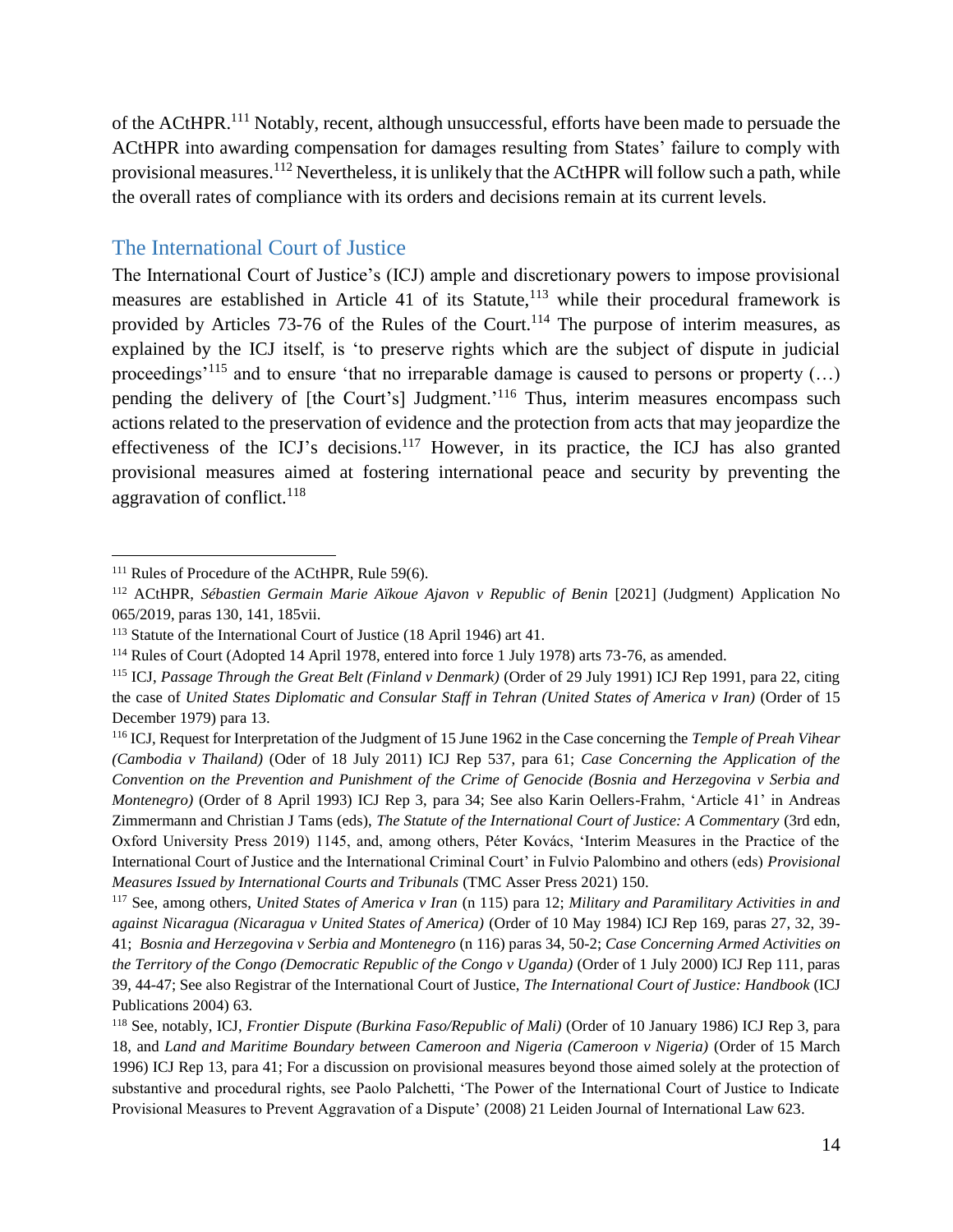Therefore, provisional measures are closely linked to the necessity of speedy protection and, as held by the ICJ, 'are only justified if there is urgency in the sense that action prejudicial to the rights of either party is likely to be taken before [a] final decision is given.'<sup>119</sup> The notions of necessity and urgency were also pivotal considerations for the ICJ in upholding the binding force of its provisional measures. In its *LaGrand Case*, based on a contextual reading of its Statute, the ICJ ruled that its power to indicate provisional measures should be considered binding, since it is based 'on the necessity, when the circumstances call for it, to safeguard, and to avoid prejudice to, the rights of the parties as determined by the final judgment of the Court.'<sup>120</sup> Moreover, following the reasoning of the Vienna Convention on the Law of Treaties, $121$  which provides that treaties must be interpreted in the light of their object and purpose, the *LaGrand Case* affirmed that contesting the binding force of provisional measures indicated under Article 41 of the ICJ Statute 'would be contrary to the object and purpose of that Article.'<sup>122</sup>

The requirement that orders on provisional measures should not amount to an interim judgment on the merits of the case *pendente lite*<sup>123</sup> has also been a particular subject of controversy,<sup>124</sup> motivated no least by instances in which the requested relief has coincided with the substance of the main submissions.<sup>125</sup> However, the ICJ has affirmed its position that provisional measures are conservatory and not anticipatory in nature, aiming at preserving the substantive rights in dispute and not prejudging the merits of the case in question.<sup>126</sup> This very nature implies, as argued by Oellers-Frahm, that there must be 'at least a *prima facie* basis for substantive jurisdiction [and] some prospect of success on the merits of the case, for otherwise there not be any necessity to indicate provisional measures.'<sup>127</sup> Thus, once the ICJ has established

<sup>119</sup> *Great Belt* (n 115) para 23; *Bosnia and Herzegovina v Serbia and Montenegro* (n 116) para 34; (n 111) para 46; *United States of America v Iran* (n 115) para 36; *Democratic Republic of the Congo v Uganda* (n 112) para 39; For a more recent, although almost identical iteration, see *Immunities and Criminal Proceedings (Equatorial Guinea v France)* (Order of 7 December 2016) ICJ Rep 1148, paras 82-83; See also Oellers-Frahm (n 116) 1163-1165.

<sup>120</sup> ICJ, *LaGrand Case (Germany v United States of America)* (Judgment) [2001] ICJ Rep 466 para 102; See also Gentian Zyberi, 'Provisional Measures of the International Court of Justice in Armed Conflict Situations' (2010) 23 Leiden Journal of International Law 571, 575.

<sup>&</sup>lt;sup>121</sup> Vienna Convention on the Law of Treaties (Adopted 23 May 1969, entered into force 27 January 1980) 1155 UNTS 331, art 31(1);

<sup>122</sup> *LaGrand Case* (n 120).

<sup>123</sup> Statute of the ICJ art 41; Permanent Court of International Justice, *Factory at Chorzow (Claim for Indemnity) (Germany v Poland)* (Order of 21 November 1927) PCIJ Series A, No 12, at p 10; Oellers-Frahm (n 116) 1149-1150. <sup>124</sup> *United States of America v Iran* (n 115) paras 28-29; Hugh Thirlway, 'The Indication of Provisional Measures by the International Court of Justice' in Rudolf Bernhardt (ed), Interim Measures indicated by International Courts (Springer 1994) 27.

<sup>125</sup> See, for instance, *Bosnia and Herzegovina v Serbia and Montenegro* (n 116), *LaGrand Case* (n 120), and the *Jadhav Case (India v Pakistan)* (Order of 18 May 2017) ICJ Rep 231; See also Oellers-Frahm (n 116) 1149-1150.

<sup>126</sup> *LaGrand Case* (n 120) (Order of 3 March 1999) para 27, and *India v Pakistan* (n 108) para 60.

<sup>127</sup> Oellers-Frahm (n 116) 1156.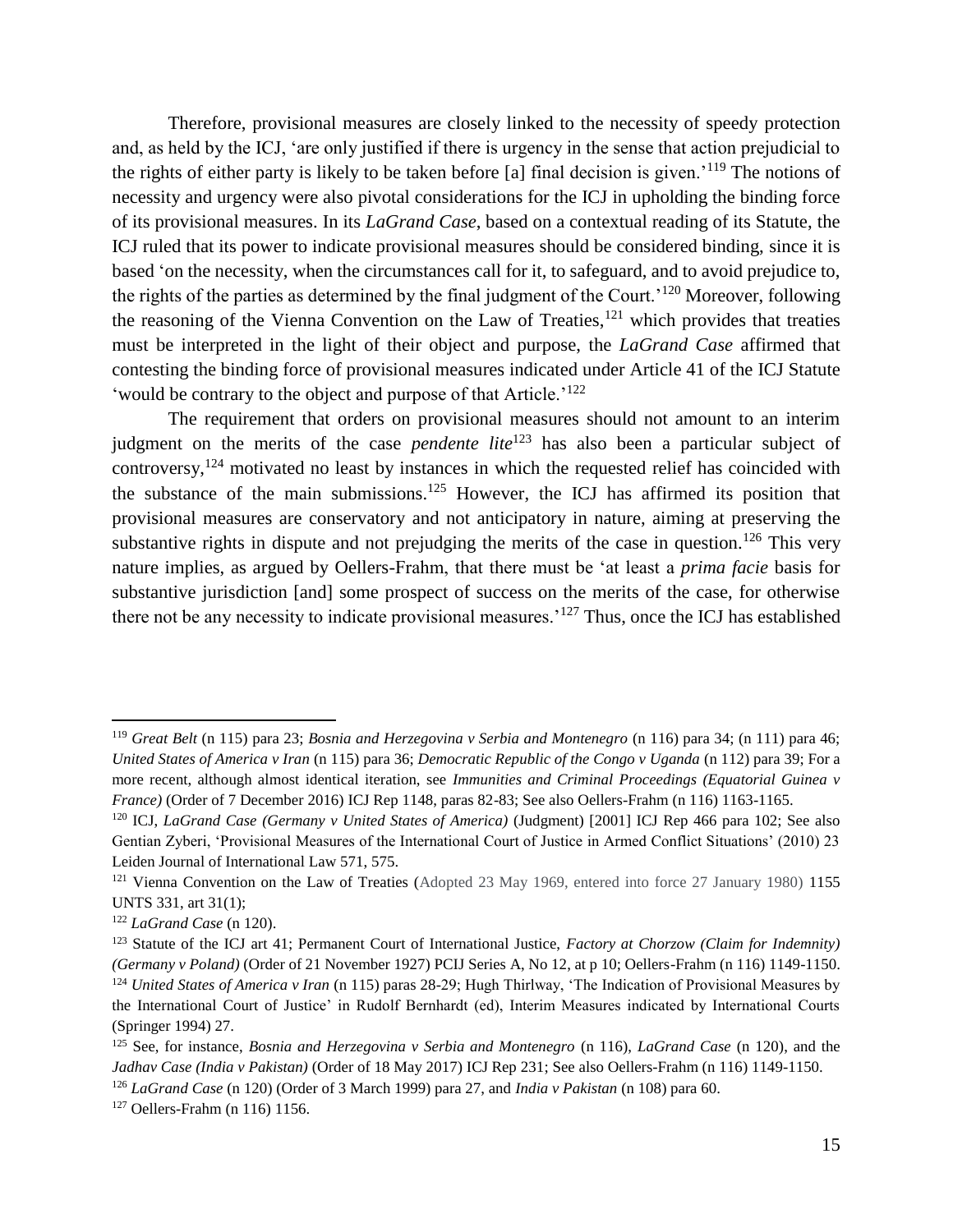its *prima facie* jurisdiction over a case, <sup>128</sup> it must determine whether the rights for which protection is sought are plausible.<sup>129</sup> To do so, in the *Obligation to Prosecute or Extradite* case, the ICJ introduced the standard of plausibility of success as a distinct criterion in examining requests for provisional measures.<sup>130</sup> Since then, the 'plausibility test' has not found a formally consistent articulation in the jurisprudence of the  $\text{ICJ}$ ,  $^{131}$  with no clear parameters and an uneven application.<sup>132</sup>

As for most judicial and quasi-judicial bodies operating in the international legal order, the issue of non-compliance is a continuing challenge for the  $\text{ICJ}$ .<sup>133</sup> Given that the ICJ has unequivocally asserted the binding nature of its orders for provisional measures in the *LaGrand Case*, non-compliance implies a breach of an international obligation.<sup>134</sup> The ICJ has found explicitly that a State has violated its obligations under international law for failing to comply with its provisional measures.<sup>135</sup> That said, the consequences for not abiding by an order for provisional measures are, however, less clear. Reparation for non-compliance (in the form of material or symbolic compensation) can only be granted if the non-breaching party brings a claim for indemnification before the ICJ, since a different course of action would be against the *non ultra* 

<sup>128</sup> For an example of the contemporary practice of the ICJ on this matter, see *Alleged Violations of the 1955 Treaty of Amity, Economic Relations, and Consular Rights (Islamic Republic of Iran v United States of America)* (Order of 3 October 2018) para 24, where the Court held that it may indicate provisional measures 'only if the provisions relied on by the applicant appear, *prima facie*, to afford a basis on which its jurisdiction could be founded'; See also, the *Jadhav Case* (n 108) para 15.

<sup>129</sup> Tom Sparks and Mark Somos, 'The Humanisation of Provisional Measures?—Plausibility and the Interim Protection of Rights Before the ICJ' in Fulvio Palombino and others (eds) *Provisional Measures Issued by International Courts and Tribunals* (TMC Asser Press 2021) 81-82; Oellers-Frahm (n 116) 1156-1158.

<sup>130</sup> *Questions relating to the Obligation to Prosecute or Extradite (Belgium v Senegal)* (Order of 28 May 2009) ICJ Rep 139, paras 56-61. The roots of this standard can be traced to the Separate Opinion by Judge Shahabuddeen in the *Great Belt* case (n 115) paras 31-35, where he explained that a similar assessment was an occasional occurrence in the practice of the ICJ and that 'that enough material should be presented to demonstrate the possibility of existence of the right sought to be protected'; See also Sparks and Somos (n 129) 82-85.

<sup>131</sup> cf *Obligation to Prosecute or Extradite* (n 125), *Cambodia v Thailand* (n 116), *Certain Activities Carried Out by Nicaragua in the Border Area (Costa Rica v Nicaragua)* (Order of 8 March 2011) ICJ Rep 6, and *Construction of a Road in Costa Rica along the San Juan River (Nicaragua v Costa Rica)* (Order of 13 December 2013) ICJ Rep 398; Sparks and Somos (n 129) 87-93.

<sup>132</sup> For recent examples of this irregular application, see ICJ, *Application of the International Convention on the Elimination of All Forms of Racial Discrimination (Qatar v. United Arab Emirates)* (Order of 14 June 2019) ICJ Rep 361, *Islamic Republic of Iran v United States of America* (n 128), and *Application of the Convention on the Prevention and Punishment of the Crime of Genocide (The Gambia v Myanmar)* (Order of 23 January 2020) ICJ Rep 3; See also Cameron Miles, 'Provisional Measures and the "New" Plausibility in the Jurisprudence of the International Court of Justice' (2018) The British Yearbook of International Law 44-46.

<sup>133</sup> Charlotte Ku 'International Court of Justice' in Thomas G Weiss and Sam Daws (eds) *The Oxford Handbook on the United Nations* (2nd edn, OUP 2018) 196-197.

<sup>134</sup> Oellers-Frahm (n 116) 1188-1189.

<sup>135</sup> *LaGrand Case* (n 120) para 128(5); *Bosnia and Herzegovina v Serbia and Montenegro* (Judgment of 26 February 2007) para 471(7) and (9).